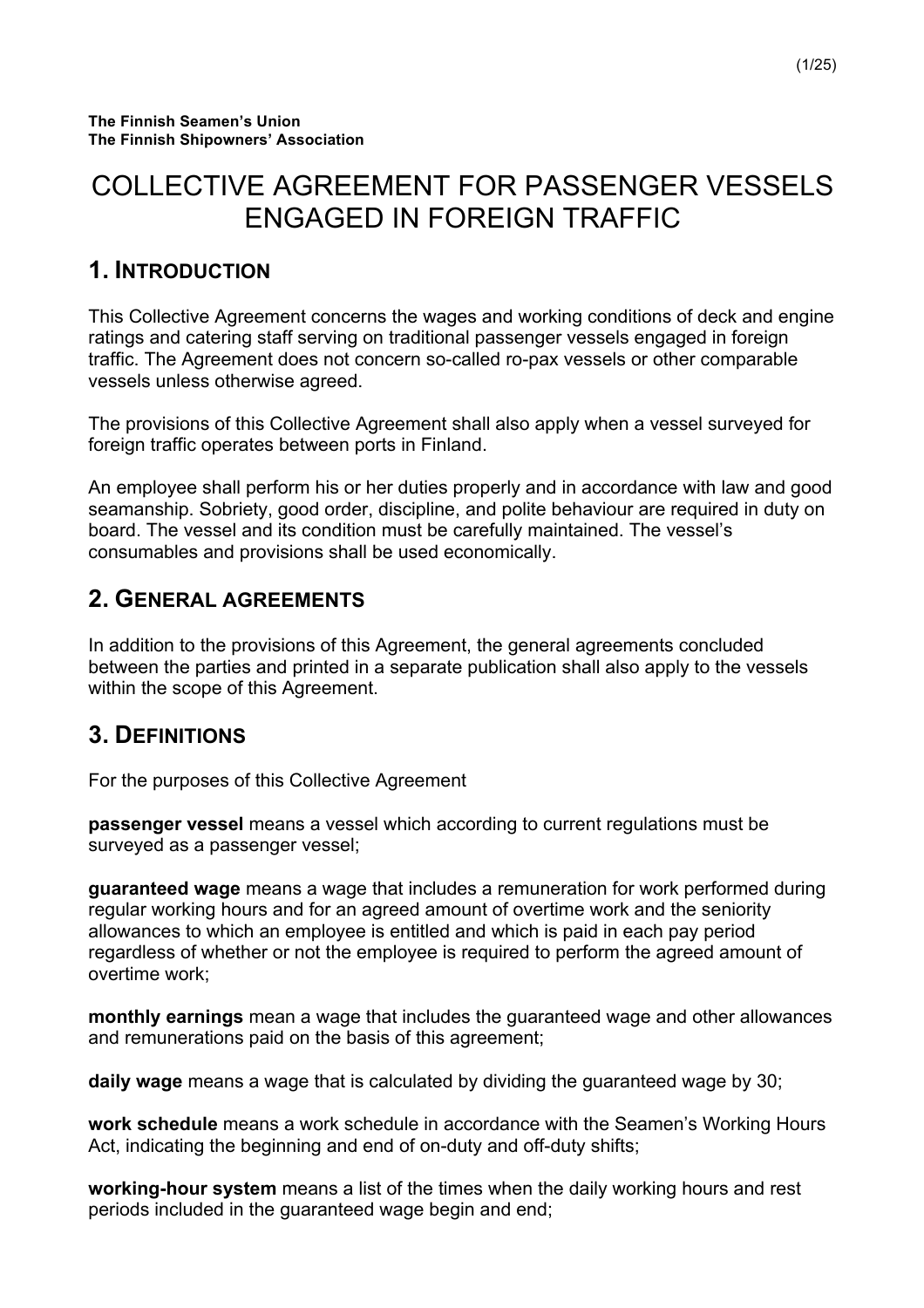**shift worker** means an employee whose work is divided into watches;

**day worker** means an employee whose work is not divided into watches and who is not a member of the catering staff;

**catering staff** means employees employed for the purpose of attending to the food or comfort of the crew or passengers, or performing other tasks connected with such work, clerical work or other similar duties that are not performed by the deck or engine-room units;

**day** means the period from 00.00 to 24.00 hours;

**week** means the period starting on Monday at 00.00 hours and ending on Sunday at 24.00 hours; and

**public holiday** means a Sunday or some other religious holiday, and the Independence Day and May Day on 1 May.

# **4. GENERAL**

## **4.1 Employment**

When employing employees for Finnish passenger vessels engaged in foreign traffic, shipowners shall primarily use public employment services. However, employees may be hired through other means than public employment services if the employer already has knowledge of a suitable new employee, if it is impossible to use the employment services or if there is some other weighty reason.

Each deck and engine rating and member of catering staff shall have a certificate in compliance with the act on seamen's medical examinations (*Laki laivaväen lääkärintarkastuksista,* 1171/2010) stating that he or she is fit for service at sea, a certificate of competency in compliance with the Act on Ships' Crews and the Safety Management of Ships (1687/2009), and other certificates required by legislation and regulations issued by the authorities.

If an employer has agreed to employ an employee, but no employment contract is concluded with the employee for reasons attributable to the employer, the employee is entitled to a similar compensation as in breaches of contract.

## **4.2 Manning agreement**

The shipowner shall agree with the Finnish Seamen's Union on the number and competence of crew members employed on vessels. Prior to making a manning agreement, the shipowner shall discuss the manning with the chief shop steward. The manning agreement concluded between the shipowner and the Finnish Seamen's Union shall be put on public display on the vessel's bulletin board.

Vessel-specific manning agreements shall be based on the following principles:

- For the deck and engine room departments, the minimum safe manning document issued by the Finnish Transport Safety Agency shall serve as the basis of minimum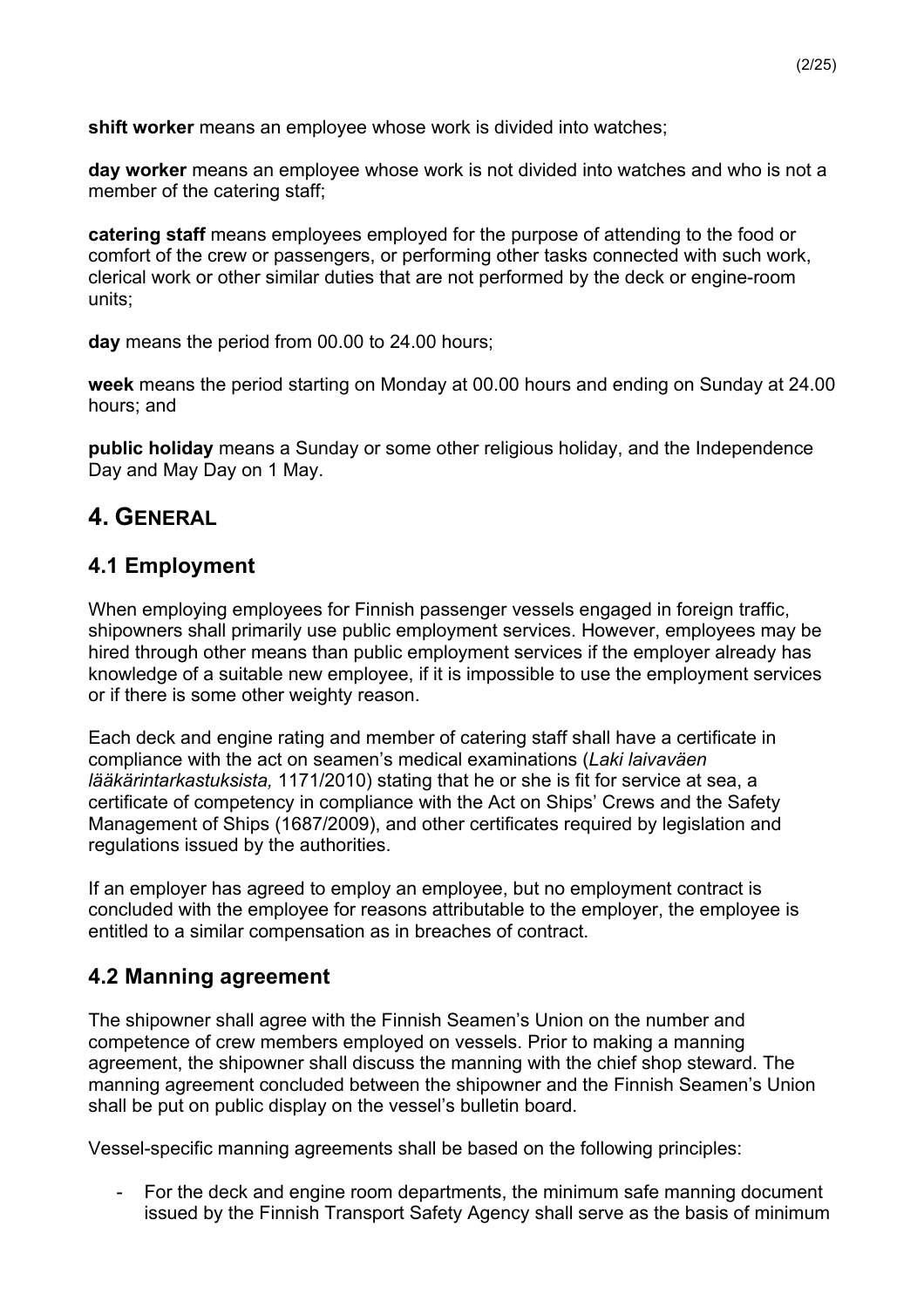manning. However, when agreeing upon manning, sufficient rest periods must be ensured for crew members on watch.

- For the catering staff, the numbers for manning shall be separately specified for each department (hotel, restaurant and kitchen department etc.), and the number of passengers, level of service and safety regulations shall be taken into account in the manning.
- The flexible use of catering staff within and among different departments shall be made possible.
- It shall be possible to flexibly adapt the manning to changes in the operating environment.

Concluding or amending a manning agreement shall not lead to giving notice to an employee or terminating an employment relationship. Any possible quantitative changes to the manning shall take place as a result of natural wastage.

## **4.3 External labour**

The employment of external labour shall only be resorted to after it has been determined whether it is possible to use the vessel's own staff to perform the tasks and how the use of external labour will affect the employment and tasks of the vessel's own staff.

## **4.4 Fixed-term contracts**

A fixed-term employment contract may be concluded in accordance with the provisions of Chapter 1, Section 4 of the Seafarers' Employment Contracts Act if the nature of the work, the substitution of another employee, a traineeship, or some other comparable reason calling for a fixed-term contract so requires or if the employer has some other justified reason, relating to the operation of the company or the work to be performed, for concluding a fixed-term contract. The aim of this provision is to prevent the circumvention of the employee's protection against unilateral termination of employment and of the employee's benefits based on the duration of employment.

Guidelines on the application of this provision are included in the Appendix of the Collective Agreement (Appendix 10).

Guidelines on calculating fixed-term employees' days off and holiday compensation are included in the Appendix of the Collective Agreement. (Appendices 12.1 and 12.2)

## **4.5 Part-time employment**

Part-time work entitling to partial retirement pension and partial disability pension under the seafarers' pension act (*Merimieseläkelaki*) and the partial child care leave and partial parental leave under the Seafarers' Employment Contracts Act is carried out in accordance with Appendix 9.2.

## **4.6 Trainees**

The use of trainees shall not lead to the replacement of permanent labour.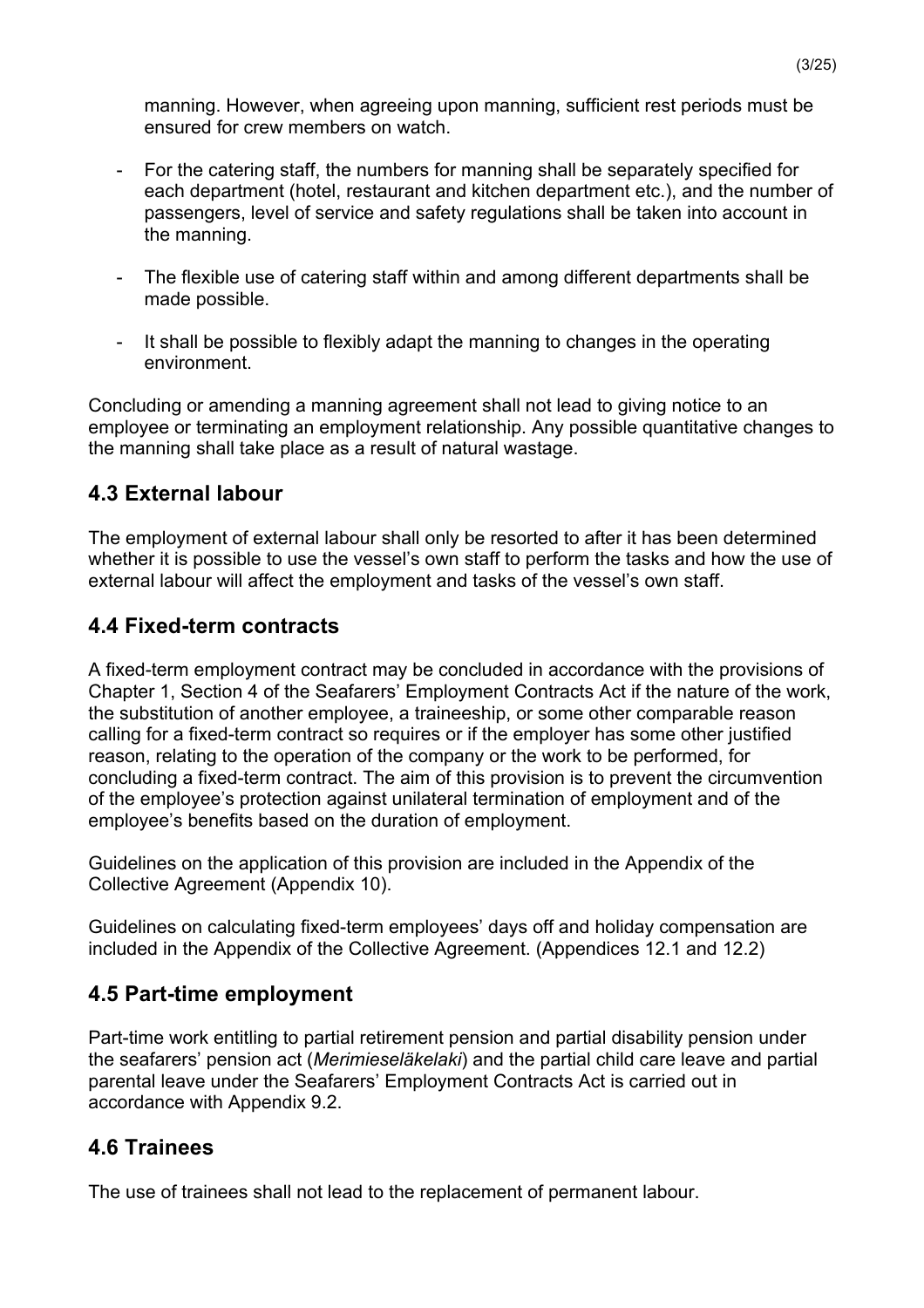## **4.7 Accommodation plans**

The shipowner shall present to the Finnish Seamen's Union, the chief shop steward, special occupational safety representative, and occupational safety representative the accommodation plans of newbuildings and other new vessels and the plans on alterations and repairs to be made to the accommodation areas that will have a substantial impact on the crew's accommodation conditions.

When planning newbuildings, the plans shall allow for ensuring private accommodation for all employees.

## **4.8 Specific provisions concerning security guards**

In carrying out his duties, a security guard acts as a person assisting the shipmaster as referred to in Chapter 13, Section 18 of the Seafarers' Employment Contracts Act.

Where possible and at least on new vessels, private accommodation for the security guard shall be ensured.

## **5. WORKING HOURS AND ROTATION**

### **5.1 Relationship between the provision on working hours and the Seamen's Working Hours Act**

Unless otherwise provided in this Agreement, working hours shall be arranged in accordance with the current Seamen's Working Hours Act.

## **5.2 Working hours included in guaranteed wage**

The daily working hours included in a guaranteed wage consist of 9.5 or 10 or 10.5 hours in a calendar day and may be arranged so that during a working period, the average working time in a day is 9.5 or 10 or 10.5 hours. However, the working hours shall be at least 8 hours and at most 12 hours a day.

In exceptional cases, such as in seasonal traffic, on short routes or in the case of a special reason restricting traffic, daily working hours included in a guaranteed wage may be arranged as 8 hours of work in a calendar day.

The number of working hours included in a guaranteed wage during a working period is calculated by multiplying the daily working hours included in a guaranteed wage by the number of working days included in a working period.

All working hours included in a guaranteed wage during a working period shall be completed within the working period and may not, in full or in part, be carried over to the following working period.

## **5.3 Division of working hours included in guaranteed wage**

The working hours included in a guaranteed wage shall be arranged in such a way as to avoid the unnecessary division of working hours into more than three parts. As regards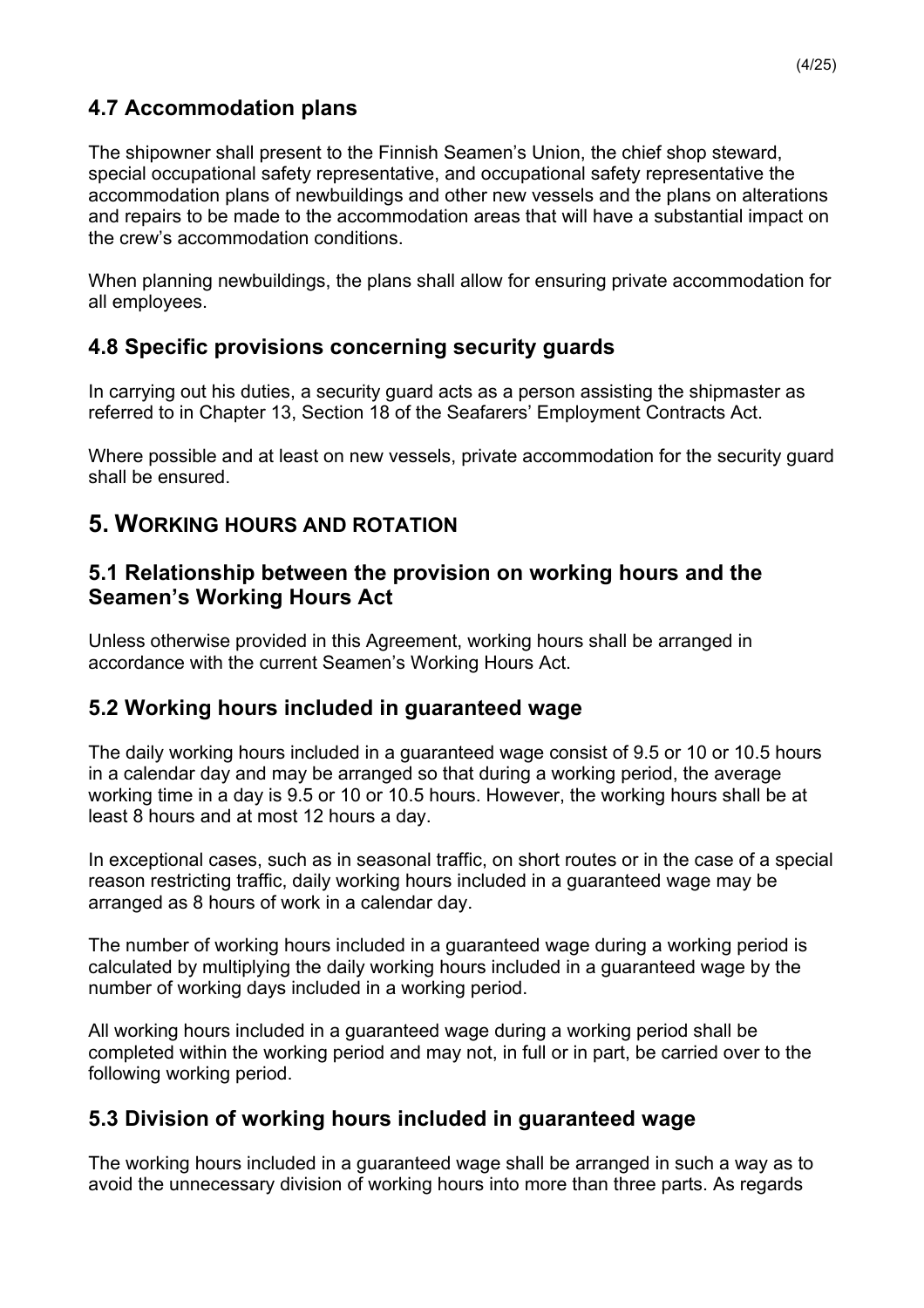day workers, security guards and those keeping watch, the separate provisions concerning them shall apply.

## **5.4 Work performed on days of change of rotation**

Work entered in the work schedule and performed on the first and last days of a working period may be considered a single working day if the work arranged on the first and last days does not actually reduce the number of days off included in the off-duty period and if the working hours included in a guaranteed wage and performed on the first and last days totals at least eight (8) hours and at most 12 hours.

In such cases, an employee shall receive overtime remuneration for work performed outside working time that is entered in the working-hour system and included in the guaranteed wage.

## **5.5 Rest periods and breaks**

Employees other than the watch-keeping personnel shall be allowed a rest period of at least ten hours within each 24 hours (*daily rest period*) and a rest period of at least 77 hours during each period of seven days.

The daily rest period may be divided into no more than two parts so that one of the parts continues uninterruptedly for at least six hours. The time between consecutive rest periods shall not exceed 14 hours.

Provisions on including the rest periods in the relevant schedules are laid down in the Seamen's Working Hours Act.

If an employee's rest period is interrupted by calls to work, he or she shall be provided with sufficient compensating time for rest.

Rescue and fire-fighting drills and drills using other safety equipment shall, if possible, be organised outside working hours included in guaranteed wage and be conducted in a manner which causes the minimum of disturbance to employees' rest periods and which does not induce fatigue.

Breaks of less than 30 minutes are not included in the rest periods referred to above.

If an employee is required to perform work that is continuously straining or entails continuous immobility, the employee shall, when necessary, be given breaks that allow him or her to leave the work space for a short period. If work is performed at such a time of day that an employee is unable to take the meal and coffee breaks referred to in Section 5.6, he or she shall be given a ten-minute rest period at the latest after each two-hour period, and the rest period is counted as working time. After each four hours of work, the employee shall have a half-hour coffee break which is not counted as working time. This shall not apply to emergency and safety duty.

## **5.6 Meals and meal breaks**

The employer is required to organise three meals and snacks a day for the employees. The food shall be nutritional, varied, tasty, sufficient in quantity, and high in quality.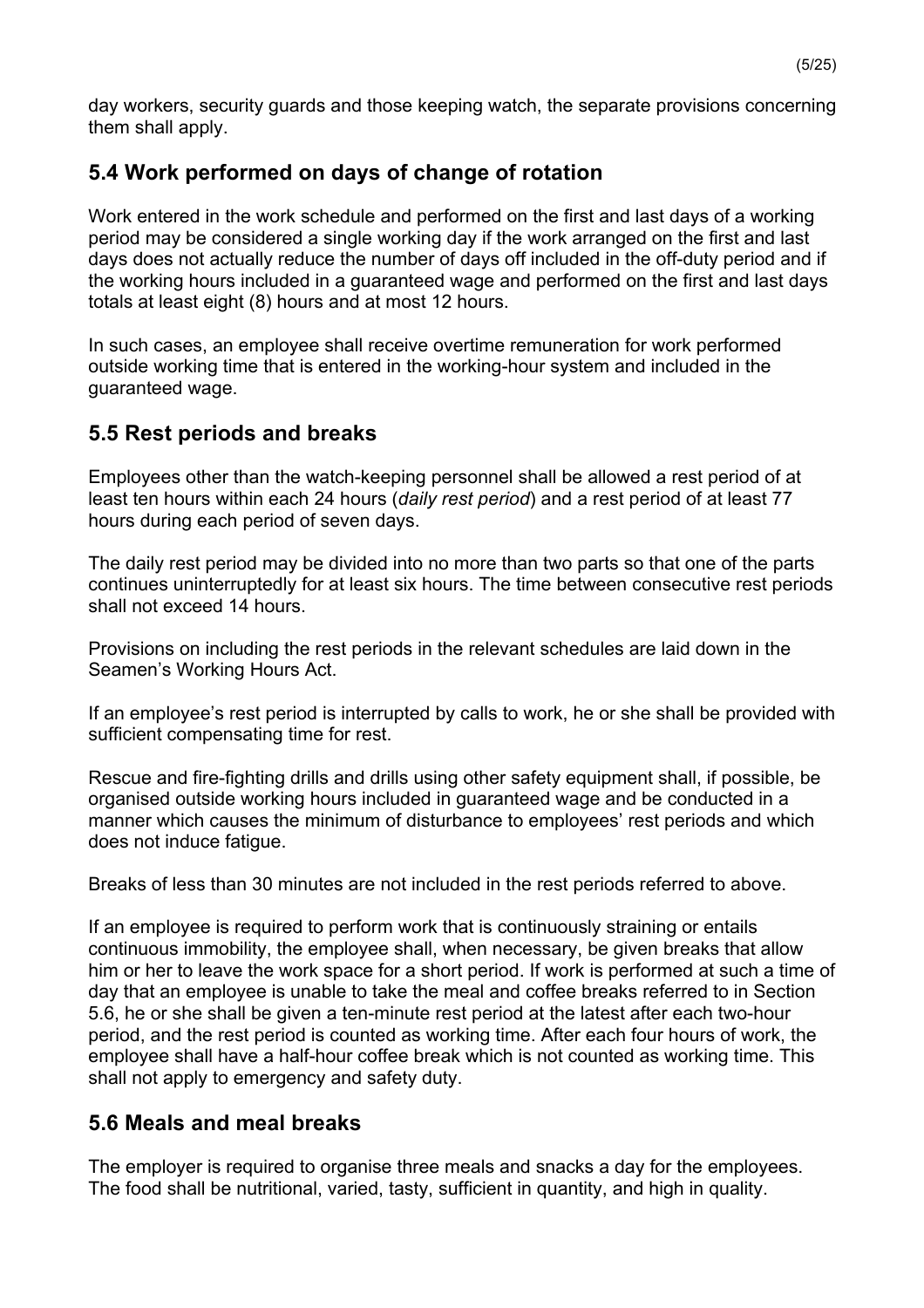A system of meals that is appropriate and creates as little disturbance as possible shall be planned for each vessel. The system shall be displayed in a visible location in the dining area. When necessary, meals on a vessel shall be served in several sittings (half-hour turns). If for some reason, such as special port conditions, it is necessary to deviate from the ordinary system of meals, the kitchen staff and those most closely responsible for supervising the different staff groups shall be notified as soon as possible.

Before the shipmaster approves the system of meals, the matter shall be negotiated with crew representatives in the manner referred to in the Act on Co-operation within Undertakings.

Meal and coffee breaks should be organised within the following time limits, unless there are special reasons preventing this:

| 06.30-08.30 |
|-------------|
| 11.00–13.00 |
| 15.00–16.30 |
| 16.30-18.30 |
|             |

Meal breaks may be shortened to a minimum of half an hour and their starting times changed by a maximum of one hour.

### **5.7 Rotation system**

A rotation system means a system in which on-duty and off-duty shifts are repeated as regularly as possible.

A so-called 1:1 rotation system means an arrangement in which equally long on-duty and off-duty shifts are repeated, and a 2:1 rotation system means a system in which an on-duty shift is twice the length of an off-duty shift.

The selection of one of the rotation systems (A, B, C and D) referred to below to be applied when a vessel operates on a specific route shall be agreed upon by the shipowner and the Finnish Seamen's Union. At the same time, they shall agree upon how the longer continuous off-duty periods included in the B and C rotation systems shall be taken into account in the rotation and what are the ensuing changes to the length of on-duty and offduty periods.

On-duty and off-duty shifts should be organised so that they are on average two weeks long (two weeks of work and two weeks of free time), unless the employees concerned otherwise agree. However, the employer's representative shall confirm such arrangements.

A register shall be kept of the rotation system in accordance with the provisions on the working hour register in the Seamen's Working Hours Act. The rotation system shall be displayed in a suitable location where it is easily accessible.

To balance off-duty and on-duty shifts, additional labour may be employed on a vessel when necessary. The need may arise due to, for example, holidays, training, and illnesses.

An employee is entitled to take leave corresponding with the days off gained under the rotation system, if the days off have been accrued during two consecutive holiday credit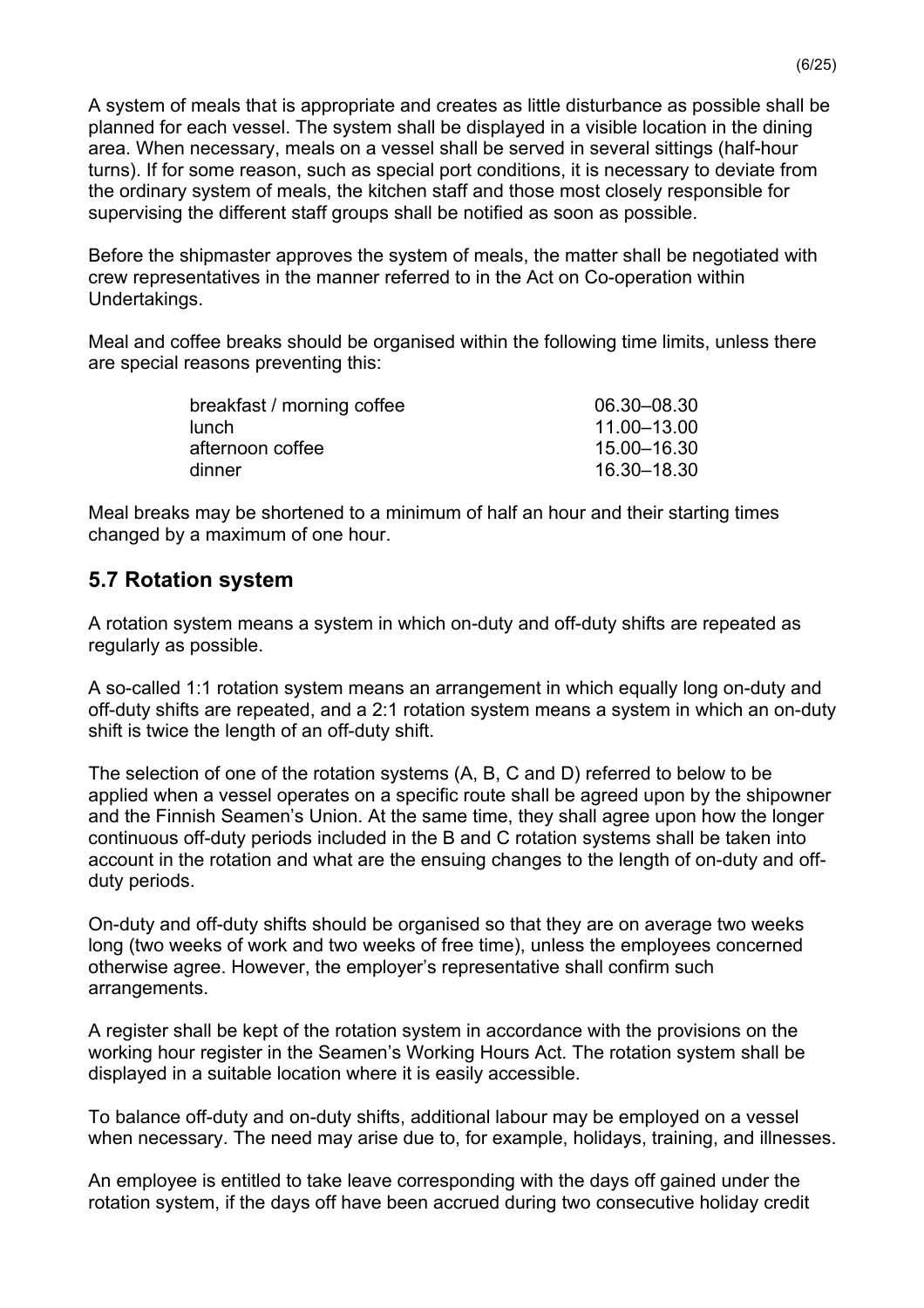periods and if they have not been used for implementing the rotation system. The time off shall be granted at a time requested by the employee, provided that it is suitable in terms of the rotation system and other work.

## **5.8 Work schedule**

A work schedule for the rotation system shall be prepared for six months at a time. The details concerning the implementation of the rotation system and work schedules that are shorter or longer than six (6) months are subject to a separate agreement between the employer and the shop steward representing the crew. If these negotiations do not result in a mutual understanding, the matter shall be referred to and resolved by the shipowner and the Finnish Seamen's Union.

The employer and the shop steward representing the crew may also agree on temporary changes to the work schedule if there are substantial grounds for this. The change may concern a maximum period of two (2) weeks in a calendar year. If negotiations on the changes do not result in a mutual understanding, the matter shall be referred to and resolved by the shipowner and the Finnish Seamen's Union.

An employee cannot be obliged to remain at work against his or her will during an off-duty shift marked in the work schedule.

## **5.9 Various rotation systems**

### **5.9.1 System A (1:1):**

Daily working hours included in the guaranteed wage: 10.5 hours.

Number of working days in a year: 165.

Annual holiday: 35 days during two consecutive holiday credit periods.

Off-duty periods and holidays are granted so that an employee shall during two consecutive holiday credit periods have at least two uninterrupted holidays, one of 18 days and the other of 17 days.

### **5.9.2 System B (1:1):**

Daily working hours included in the guaranteed wage: 10 hours.

Number of working days in a year: 173.5

Annual holiday: 35 days during two consecutive holiday credit periods, of which 17 days may be used for rotation.

Off-duty periods and annual holiday are granted so that an employee shall during two consecutive holiday credit periods have at least one uninterrupted holiday of 18 days.

### **5.9.3 System C (1:1):**

Daily working hours included in the guaranteed wage: 9.5 hours.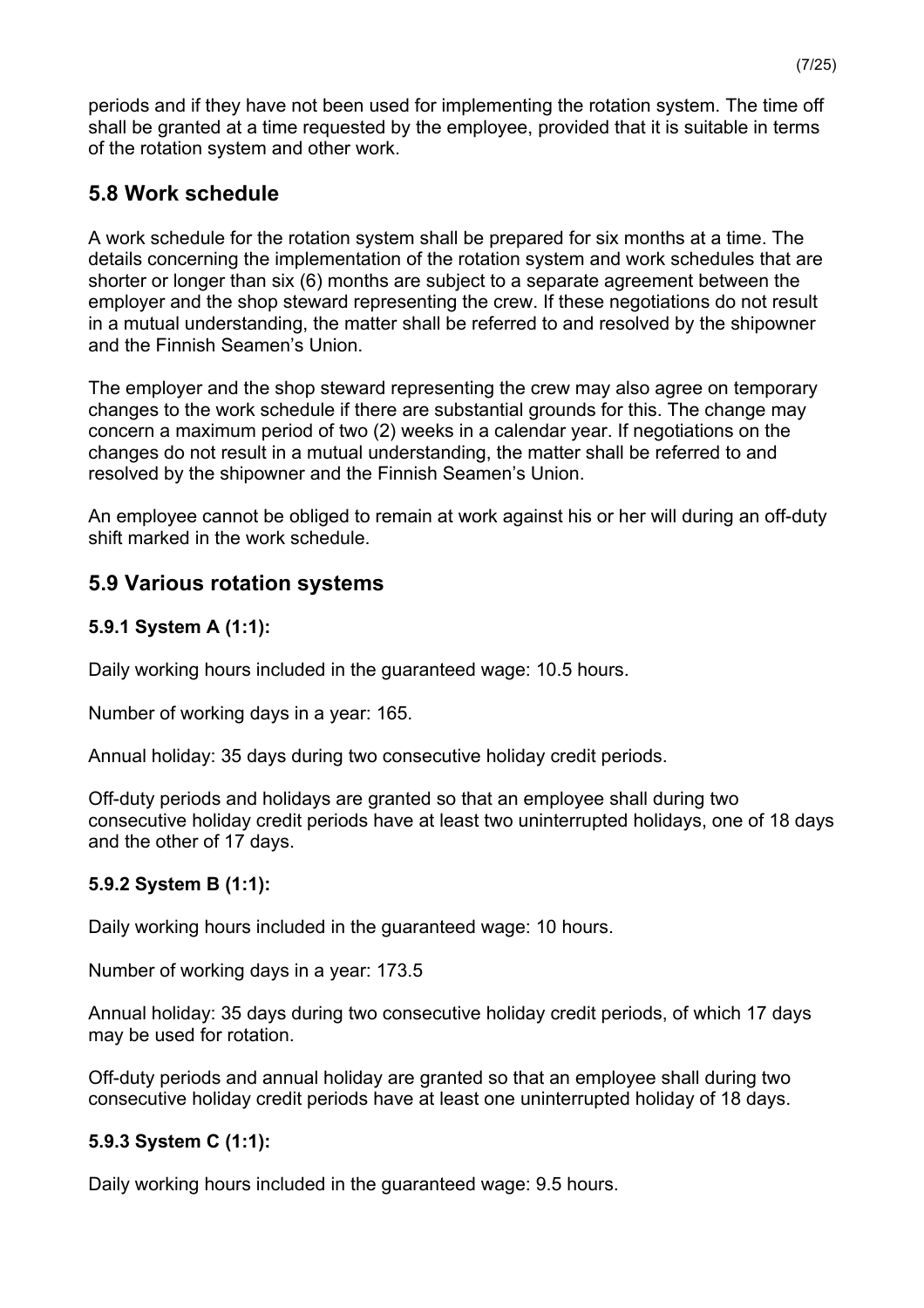Number of working days in a year: 182.5

Annual holiday: 35 days during two consecutive holiday credit periods, and the days may be used for rotation.

#### **5.9.4 System D (2:1):**

Daily working hours included in the guaranteed wage: 8 hours.

Number of working days in a year: 220.

Annual holiday: 35 days.

Off-duty periods and annual holidays are granted so that an employee shall during two consecutive holiday credit periods have at least two uninterrupted holidays, one of 18 days and the other of 17 days.

## **5.10 Granting a longer off-duty period during the holiday period**

One of the off-duty periods or annual holidays included in the above rotation systems shall be granted during the period from 2 May to 30 September, unless the employer and the employee agree otherwise.

### **5.11 Implementation of a rotation system in seasonal traffic**

Based on an agreement between the shipowner and the Finnish Seamen's Union, a rotation system may be implemented in seasonal traffic so that some of the off-duty shifts are granted as free time outside the sailing season immediately after the season ends. The employment is extended in accordance with the free time granted.

### **5.12 Working-hour system and changes to it**

The working-hour system shall be prepared well in advance; however, an employee shall receive notification of the system at the latest at the beginning of his or her on-duty period when he or she returns to work after an off-duty period. All of the working hours included in the guaranteed wage during the working period shall be entered in the working-hour system.

The working-hour system may be changed during a day included in the working period in the following ways: work may be changed to start one (1) hour earlier or later or a maximum of one (1) hour may be added between daily working hours entered in the working-hour system. The system may only be changed once a day, and the employee shall be notified of the change well in advance. If the change concerns the first period of duty of a working day included in the working period, the employee shall be notified of the change at the latest on the previous day before he or she finishes work.

### **5.13 Specific provisions on arranging the working hours of day workers and security guards**

With the exception of interruptions caused by meal and coffee breaks and tasks related to mooring and unmooring the vessel, the daily working hours included in the guaranteed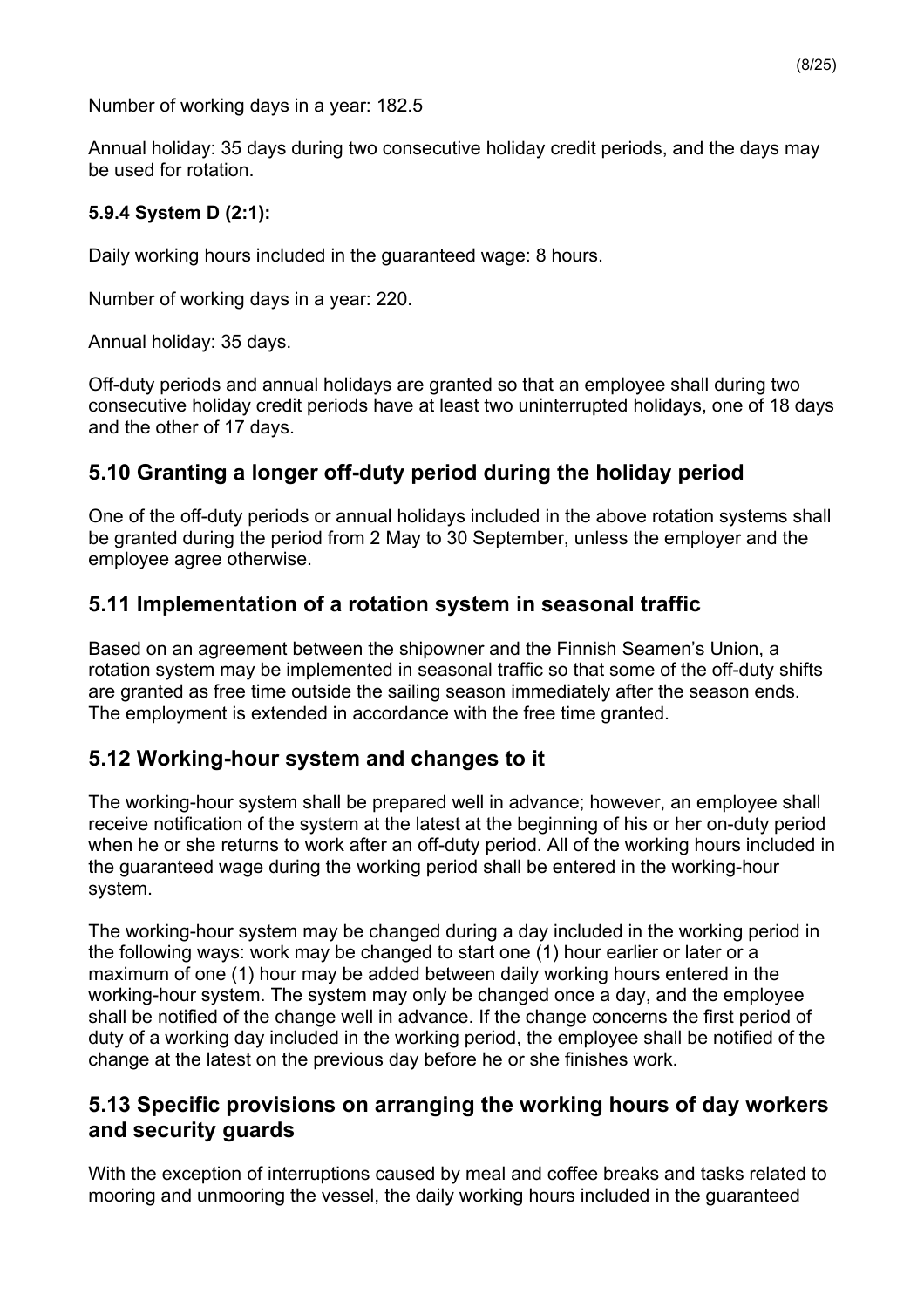wage of a day worker shall be arranged as an uninterrupted period between 07.00 and 22.00.

A day worker cannot be obliged to keep watch without his or her consent.

The working hours included in the guaranteed wage of a security guard may be arranged as a maximum of two periods in a day.

# **6. WAGE CONDITIONS**

## **6.1 Payment of wages**

Wage shall be paid from the beginning of the day on which the employee arrives at work or, if the employee has to travel from the place where the contract was made to reach the vessel, from the beginning of the day on which the employee begins the journey or, if the vessel is delayed, from the day on which the employee was due to arrive at the vessel according to the shipowner's instructions.

During the employment relationship, an employee shall be paid his or her wage once a month. This also applies to those calendar months that the employee has spent in full or in part on paid leave on shore. When an employment relationship ends, the last wage payable shall be at the employee's disposal or withdrawable without delay but at the latest on the sixth (6) working day after the end of the employment. In exceptional cases when the wage is not clear, for example, because all the information needed for calculating the amount of the wage component are not available at the end of employment, the last wage shall be at the employee's disposal or withdrawable at the latest on the tenth (10) working day after the end of the employment.

If employment begins or ends in the middle of a calendar month, the wages for such months are calculated by dividing the guaranteed wage by 30 and multiplying the result by the number of days the employee has been employed during the month.

Days off that have been accrued in accordance with the rotation system and that have not been taken by the end of employment are remunerated to the employee so that one (1) day off entitles to a cash compensation that corresponds to the wage of one (1) day.

Otherwise wages shall be paid in compliance with the provisions of Chapter 2 of the Seafarers' Employment Contracts Act and Section 15(1) of the Seamen's Annual Holidays Act.

Upon paying wages or making corrections to them, the employer shall provide the employee with an itemisation that states the amount paid and how it was calculated.

Full wages in accordance with the Seafarer's Employment Contracts Act or some other similar act refer to the monthly earnings defined above in Section 3.

## **6.2 Guaranteed wages**

Guaranteed wages are listed in Appendix 1.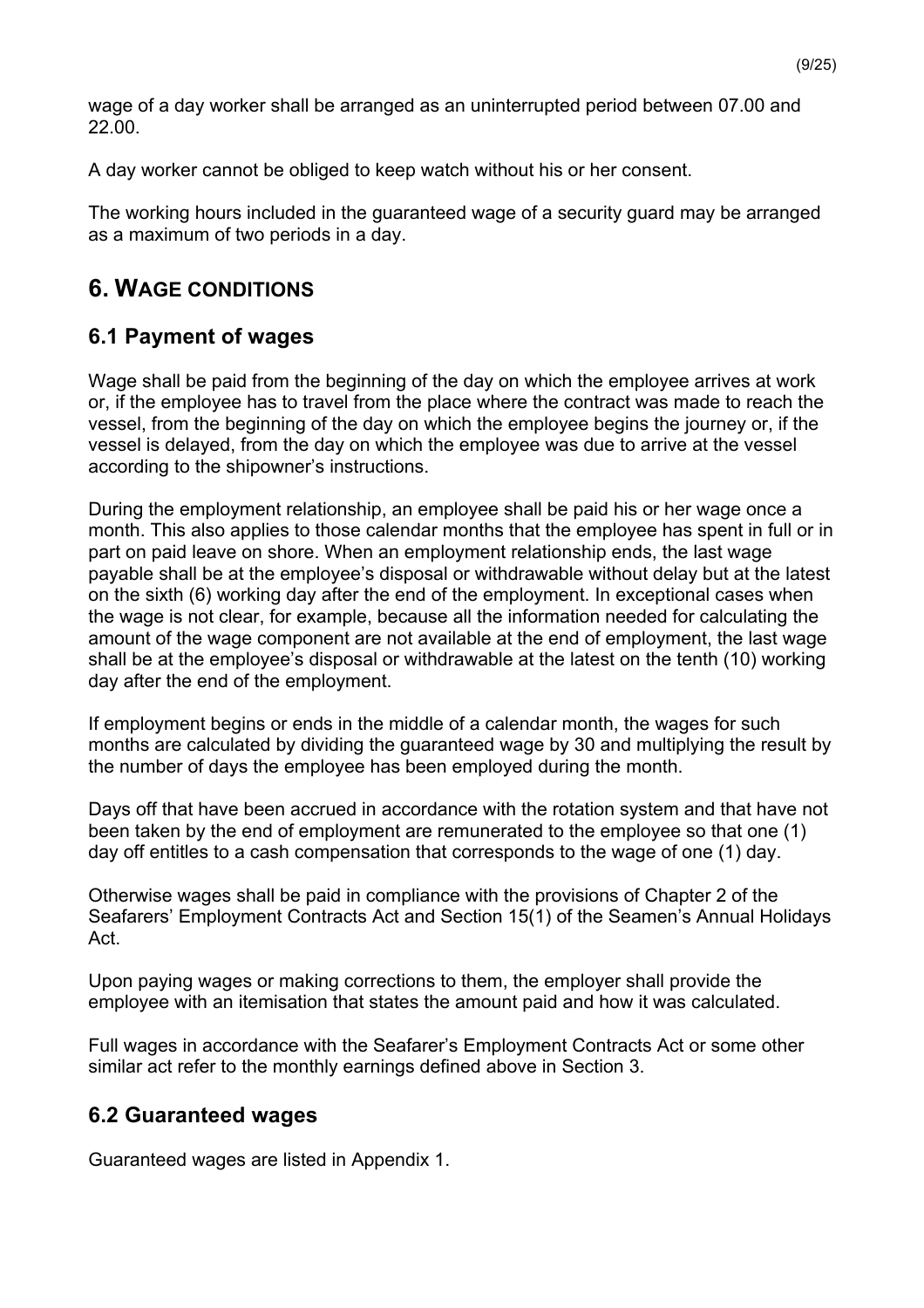When making an employment contract, the titles used must be in compliance with the Collective Agreement.

If the adding of new titles that are not mentioned in the Agreement is considered necessary during the agreement period, the signatory parties shall first agree on the conditions concerning wages and other matters related to the title.

If the employment contract of an employee states a higher wage or better benefits than those provided for in this Collective Agreement, those benefits shall apply regardless of the provisions of this Collective Agreement, unless otherwise provided in the employment contract or agreed by the parties to the employment contract.

## **6.3 Seniority allowances**

An employee is entitled to a seniority allowance after 3, 5, 8, 11 and 14 years of employment irrespective of the shipowner. One seniority allowance always corresponds to 3% of the guaranteed wage.

With the protocol of signature concerning the entry into force of the new passenger vessel agreement and signed on 13 February 2001, the parties have agreed on the following application guidelines on the introduction of the new seniority allowance system:

The seniority allowance system under the new agreement shall be introduced so that seniority allowances gained under the old agreement shall remain valid when the new agreement enters into force. If an employee has gained seniority allowances of more than 15% during the old agreement, he or she shall not accrue new ones during the period of validity of the new agreement. If an employee has gained seniority allowances of less than 15%, under the new agreement he or she will accrue seniority allowances in the following manner: when the employee has worked for the number of years that entails him or her to a new seniority allowance, the employee is entitled to a seniority allowance in accordance with the new system. However, the allowance shall not exceed the allowance to which the years worked would entitle the employee under the new agreement.

For instance, an employee who already receives a seniority allowance of 30%, shall receive a seniority allowance of 30% also when the new agreement enters into force. An employee who receives a seniority allowance of 15% shall maintain the allowance when the new agreement enters into force but shall no longer be entitled to new seniority allowances. An employee who receives a seniority allowance of 10%, shall after 11 years be entitled to a seniority allowance of 12%.

An employee who has under the old agreement received a seniority allowance of 20, 25 or 30% and starts working for a different shipowner during the validity of the new agreement is entitled to a seniority allowance of 20% from the new shipowner.

When calculating the time entitling an employee to a seniority allowance, shipowners under shared management are considered one shipowner.

At the beginning of an employment relationship, an employee shall present appropriate certificates for the aforementioned employment relationships for them to be taken into account.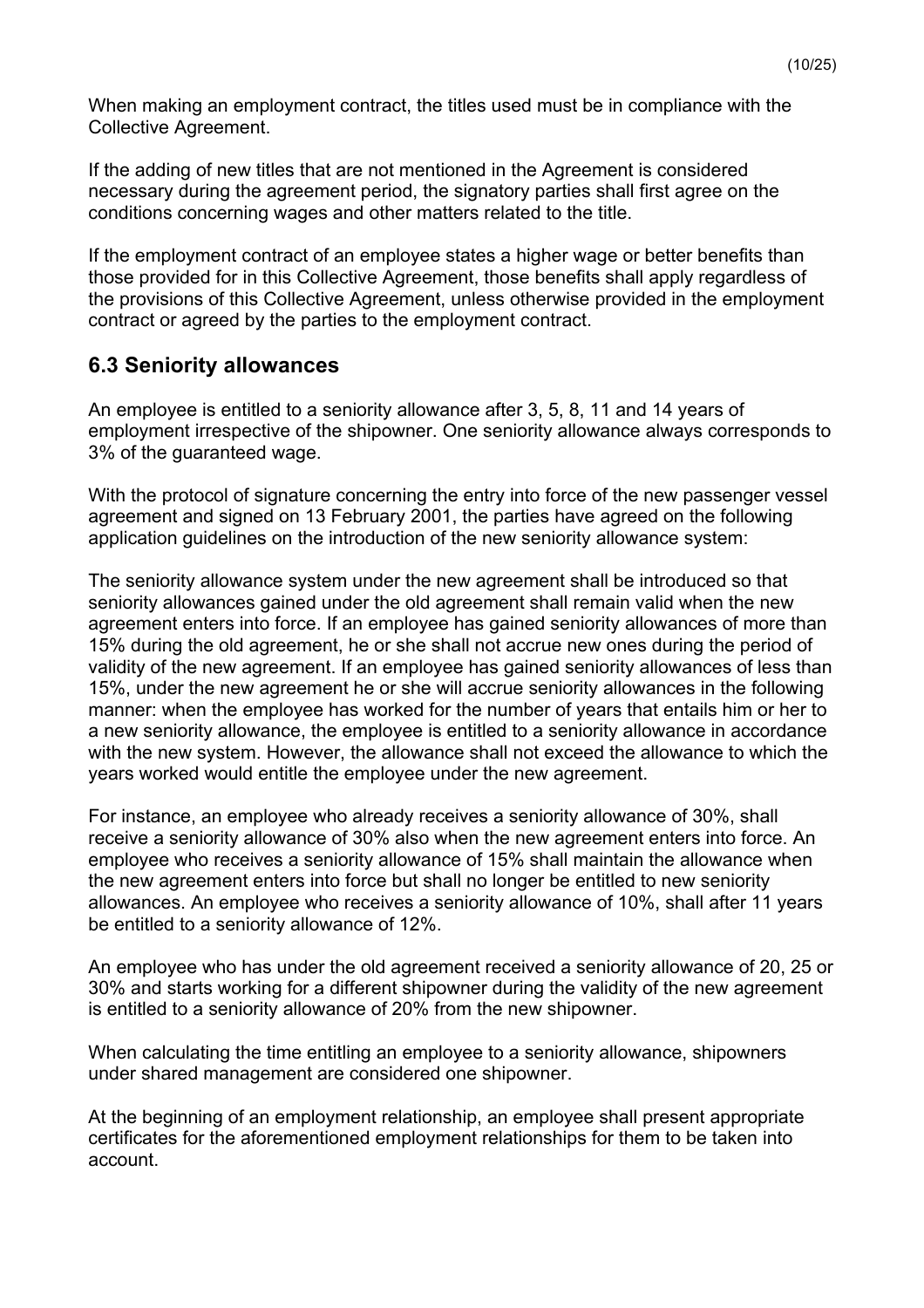The time entitling an employee to a seniority allowance shall be spent in employment in longer-distance traffic than inland waterway traffic (= near-coastal or further distance traffic). For the seniority allowances paid irrespective of the shipowner, time in service on foreign vessels shall also be taken into account.

The time entitling to a seniority allowance shall also include the time an employee has been on annual holiday or compensatory leave as well as the time during employment when the employee has been prevented from working for the following reasons:

- annual holiday of other employees;
- military reserve exercises or extraordinary military service, if the employee has returned to work as soon as such hindrance ended;
- an interruption referred to in Paragraph 3 of Section 3(2) of the Seamen's Annual Holidays Act;
- a medical examination referred to in the Occupational Health Care Act (1383/2001) or the act on seamen's medical examinations (*Laki laivaväen lääkärintarkastuksista,*  1171/2010) or ordered by the employer or as a result of any sickness or accident;
- maternity leave, special maternity leave, paternity leave, or parental leave referred to in the Seafarer's Employment Contracts Act;
- municipal or other public elective function or appearance as a witness in a court of law testimonial which the employee was not entitled to refuse according to the law, or refusal of which would only have been permitted for a special cause stated in the law;
- an order issued by the authorities to prevent the spreading of a disease;
- travel required by work, if these travel days are not otherwise counted as working days for the employee;
- for any other reasons if the employer is by law required to pay the employee remuneration for such time despite his absence;
- with the employer's consent, taking part in training required by the work, however so that only 30 days at a time are counted as equivalent to working days.

An employee on a passenger vessel engaged in seasonal traffic is credited with the time during which he or she has been employed in successive sailing seasons on passenger vessels in seasonal traffic. In such cases, 11 months constitute one year when calculating the seniority allowance.

If an employee's employment is terminated due to issues beyond his or her control, such as shipowner bankruptcy, going out of business, assignment of business, or reasons stated in Chapter 12, Section 4 of the Seafarer's Employment Contracts Act, the employee is entitled to include in his or her next employment relationship the seniority allowances that were effective when the previous employment was terminated.

### **6.4 Overtime work and remuneration**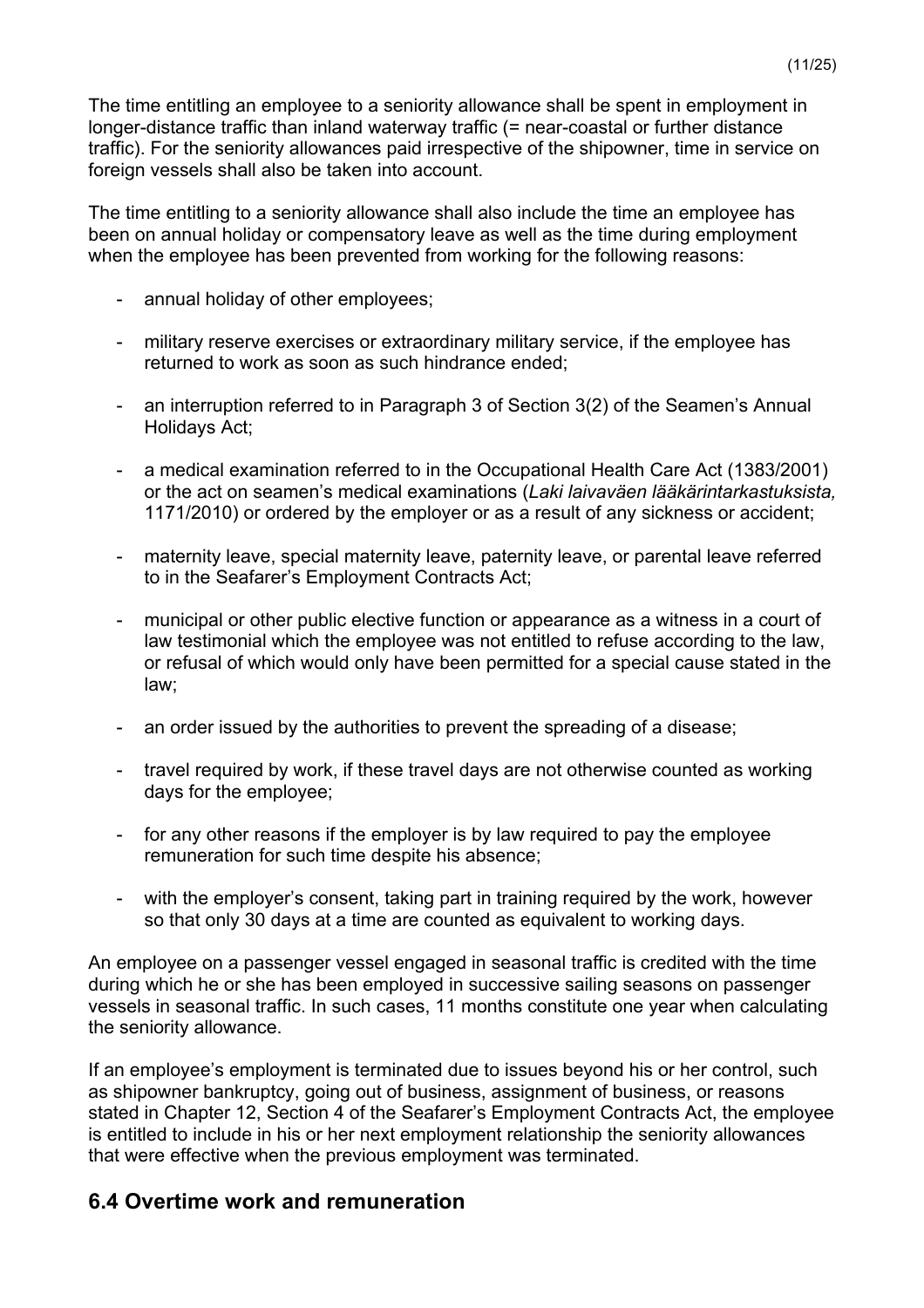Overtime remuneration is payable for work performed outside the working hours indicated in the working-hour system and included in the guaranteed wage or outside the working hours included in the guaranteed wage during a working period.

Overtime remuneration per hour is calculated by dividing the guaranteed wage by 100.

Overtime remuneration is payable in cash or compensated as time off so that three (3) hours of overtime work corresponds to one (1) day off. Days off granted as compensation for overtime work are considered used regardless of whether the day off falls on a Saturday, Sunday or some other public holiday. When overtime work is remunerated as compensatory time off, the free time shall be granted at a time requested by the employee, provided that it is suitable for the implementation of the rotation system and other work.

## **6.5 Remuneration for work performed on certain public holidays**

For work other than work entitling to overtime remuneration performed on Christmas Day, Good Friday, May Day and Midsummer Day, the daily wage paid is multiplied by 1.5.

### **6.6 Stand-by compensation**

If an employee is ordered to remain on board the vessel during his or her free time for stand-by duty under Chapter 4, Section 6 of the Seafarers' Employment Contracts Act or for some other related important reason, the employee shall receive for each hour or part thereof 1/260 of the guaranteed wage.

Instead of stand-by compensation, compensation for work performed during the stand-by time is paid as overtime pay. The employer shall aim to notify the employees of stand-by duty well in advance before the end of regular working hours.

If an employee is ordered to come to the vessel during his or her free time to perform a task, the employee shall be paid a remuneration that corresponds to two hours of overtime work on a weekday if the employee is not entitled to stand-by compensation under the provisions of the first paragraph above.

If an employee is required to carry a pager or some other technical device through which he or she can be reached and called to work outside the working hours included in the guaranteed wage, the employee is entitled to compensation, as defined in the wage appendix, for each day he or she is required to carry the pager or device.

## **6.7 Compensation for cargo handling**

If a vessel crew member exceptionally participates in the handling, securing and unfastening of cargo on board the vessel, the employee shall receive, in addition to a regular wage, for each hour of cargo handling a compensation of 1/164 of the guaranteed wage. Winch operators shall receive compensation for cargo handling if they operate winches during loading and unloading.

### **6.8 Catering allowance**

When meals are temporarily served to people other than crew members in the crew mess with the shipowner's/shipmaster's consent, the catering assistants are paid an allowance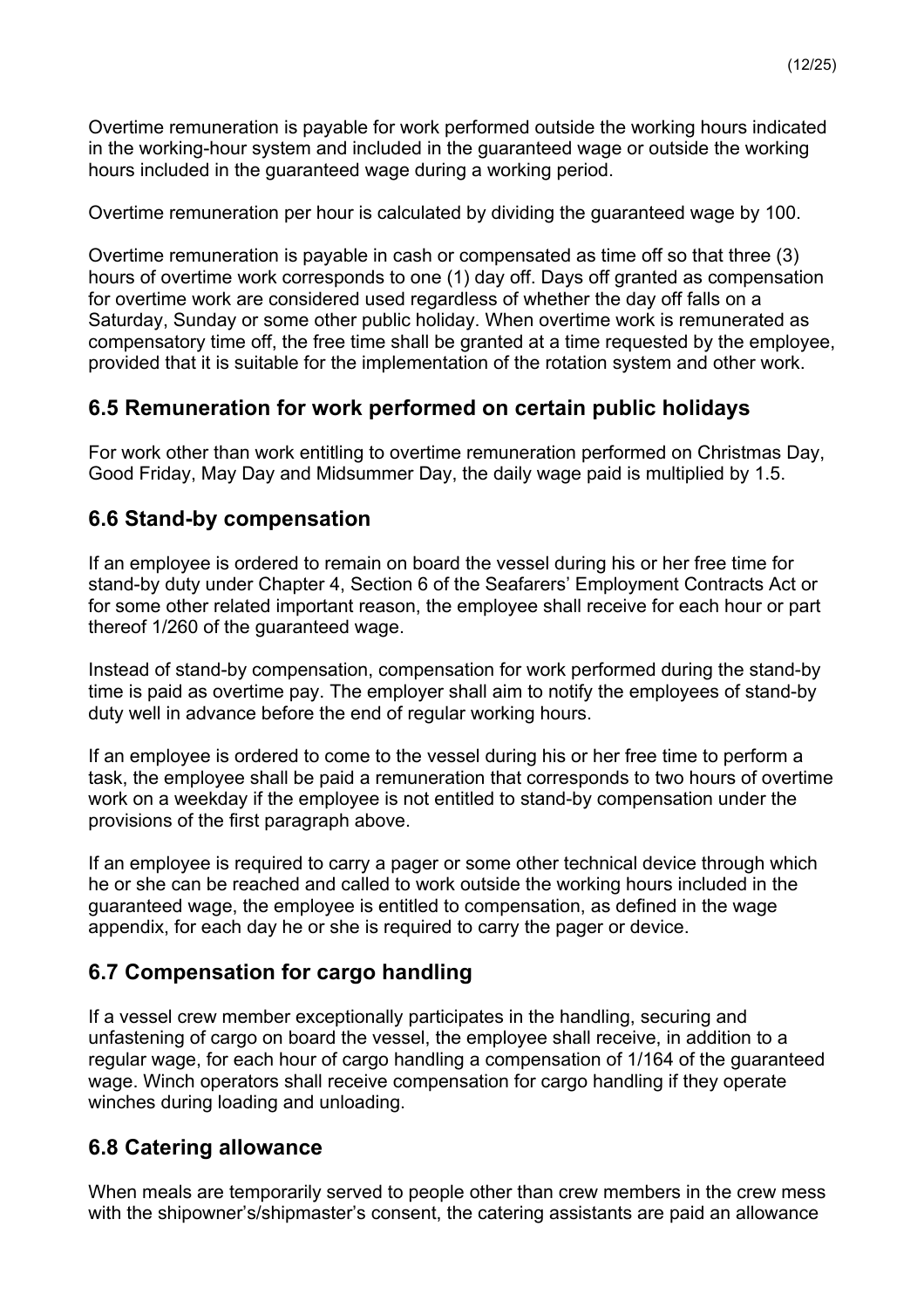in accordance with Appendix 1 for each diner and for each day regardless of the number of meals served. However, the allowance is not paid for maritime pilots, customs officers, security guards or family members of the crew.

### **6.9 Service allowance**

Unless otherwise agreed, the total sum of service allowance is 4% of all food and beverages sold and sales on board, excluding alcohol sold by the bottle in the shop.

The total service allowance sum is divided in a manner subject to a separate agreement between the shipowner and the Finnish Seamen's Union. If a mutual understanding on the manner of division cannot be reached, the matter shall be referred to and resolved by the parties to this Collective Agreement.

The minimum service allowance is listed in Appendix 1.

For those days that the vessel is not in operation due to docking or some other similar reason and there are no sales, the minimum amount of service allowance is changed in proportion to time spent in and out of operation. Thus, if a vessel is not in operation for 10 days in a month and operates 20 days in a month, the minimum service allowance is 2/3 of the current minimum service allowance specified in Section 6.9 of the wage appendix included in the passenger vessel agreement.

Service allowance paid during a sick leave does not reduce the total sum of service allowance.

## **6.10 Fringe benefit compensation**

The compensation for fringe benefits during on-duty and off-duty shifts, annual holiday and sick leave is paid in accordance with Appendix 1.

### **6.11 Compensation for an employee for whom food and/or accommodation are not arranged on board a vessel**

If food and/or accommodation on board the vessel are not arranged for an employee, the employer shall arrange similar benefits on land or pay reasonable compensation equal to the value of these benefits. Reasonable meal compensation is defined in Appendix 1.

Relevant accommodation expenses shall be reimbursed based on an invoice.

### **6.12 Sick leave, maternity leave and paternity leave**

An employee is also entitled to his or her guaranteed wage during the time when he or she is entitled to sick pay under the Seamen's Act<sup>1</sup>.

An employee entitled to maternity allowance has the right to receive wages for 78 weekdays starting from the beginning of the maternity allowance period (maternity leave).

 $1$  This refers to the provisions of the Seamen's Act (423/1978) in force before the entry into force of the new Seafarers' Employment Contracts Act on 8 November 2011.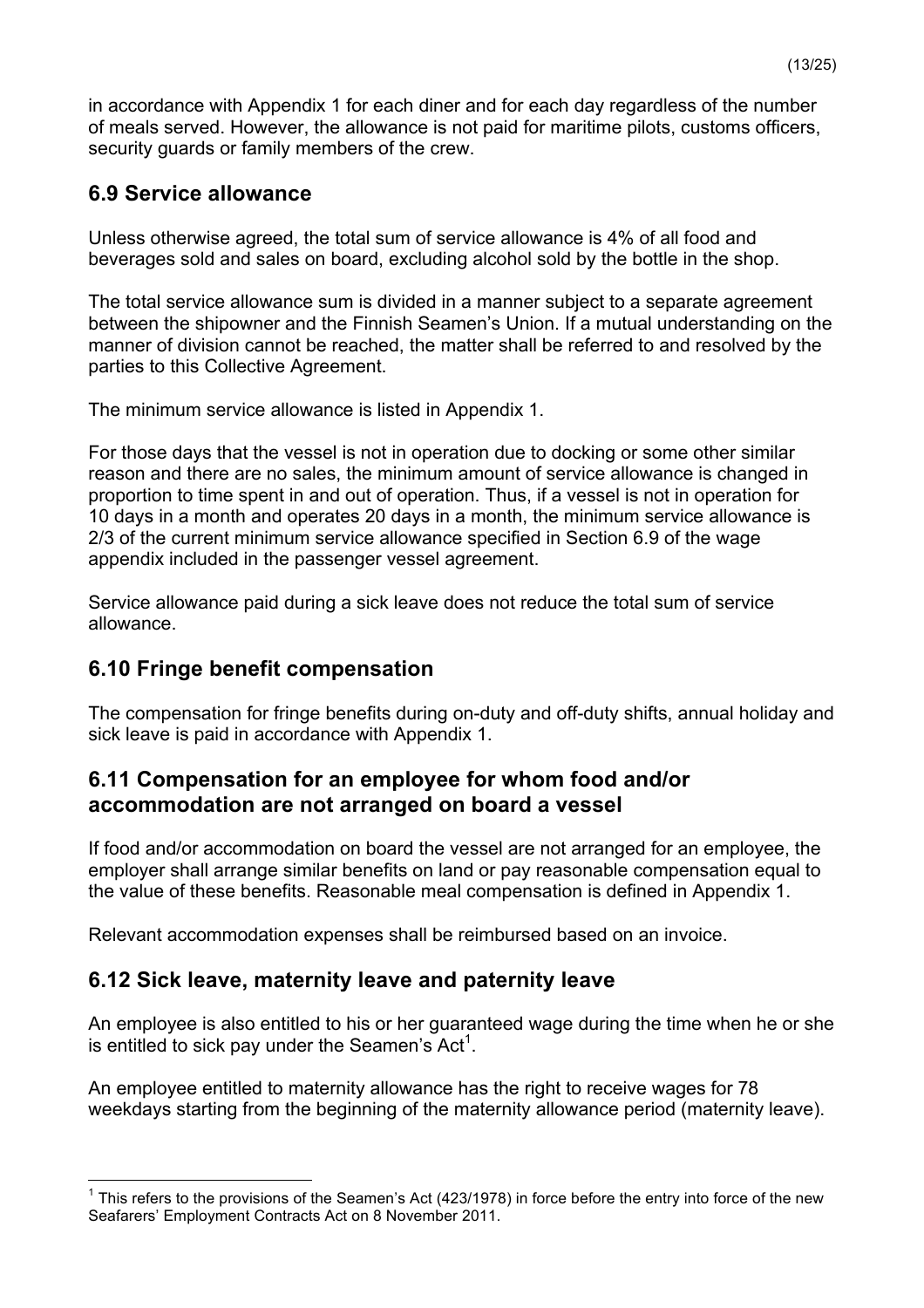An employee on paternity leave shall be paid for 12 days the difference between his wages and the paternity allowance under the Health Insurance Act.

An employee is also entitled to service allowance multiplied by 0.5 during disability due to sickness or injury. However, the service allowance is only paid after seven (7) days of sick leave, unless the disability is clearly attributable to work-related conditions. In the latter case, the service allowance is paid starting from the first day of disability.

## **6.13 Dirty work allowance**

An employee is entitled to a dirty work allowance in accordance with Appendix 1 when he or she is required to clean or in his or her work to handle to an unusual extent vomit, faeces or other similar secretions, or blood.

In such situations, the employee's supervisors shall be contacted to determine whether the situation constitutes the aforementioned work that is subject to separate compensation.

## **6.14 Trainee instruction allowance**

If a trainee is working on the vessel, a crew member must be assigned to provide instructions to the trainee. In addition to regular wages, the crew member is to be compensated in accordance with the wage appendix for each day when instructions were provided.

## **7. ANNUAL HOLIDAY**

### **7.1 Relationship between the annual holiday provisions and the Seamen's Annual Holidays Act**

Annual holiday is based on the current Seamen's Annual Holidays Act, unless otherwise agreed in this Agreement.

## **7.2 Holiday pay and holiday bonus during annual holiday**

Holiday pay shall be calculated based on the wage the employee receives in his or her permanent employment at the time when the annual holiday begins. If the employee has during the holiday credit period temporarily worked a minimum total of one month in tasks with a higher wage, the guaranteed wage used as the basis for calculating the holiday pay or holiday compensation shall be increased proportionately.

Holiday pay is calculated by dividing by 30 the guaranteed wage or, if an employee has received allowances and wage increases under this Agreement, the guaranteed wage including the allowances and increases. The result is then multiplied by the number of holiday days and, finally, by a coefficient of 1.18.

An employee entitled to annual holiday is also entitled to receive a holiday bonus of 50% of his or her holiday pay. When calculating the holiday bonus, fringe benefits are not included. Holiday bonus is paid on the same pay day as holiday pay. If annual holiday is divided, the corresponding share of holiday bonus is paid at the beginning of each part of the holiday.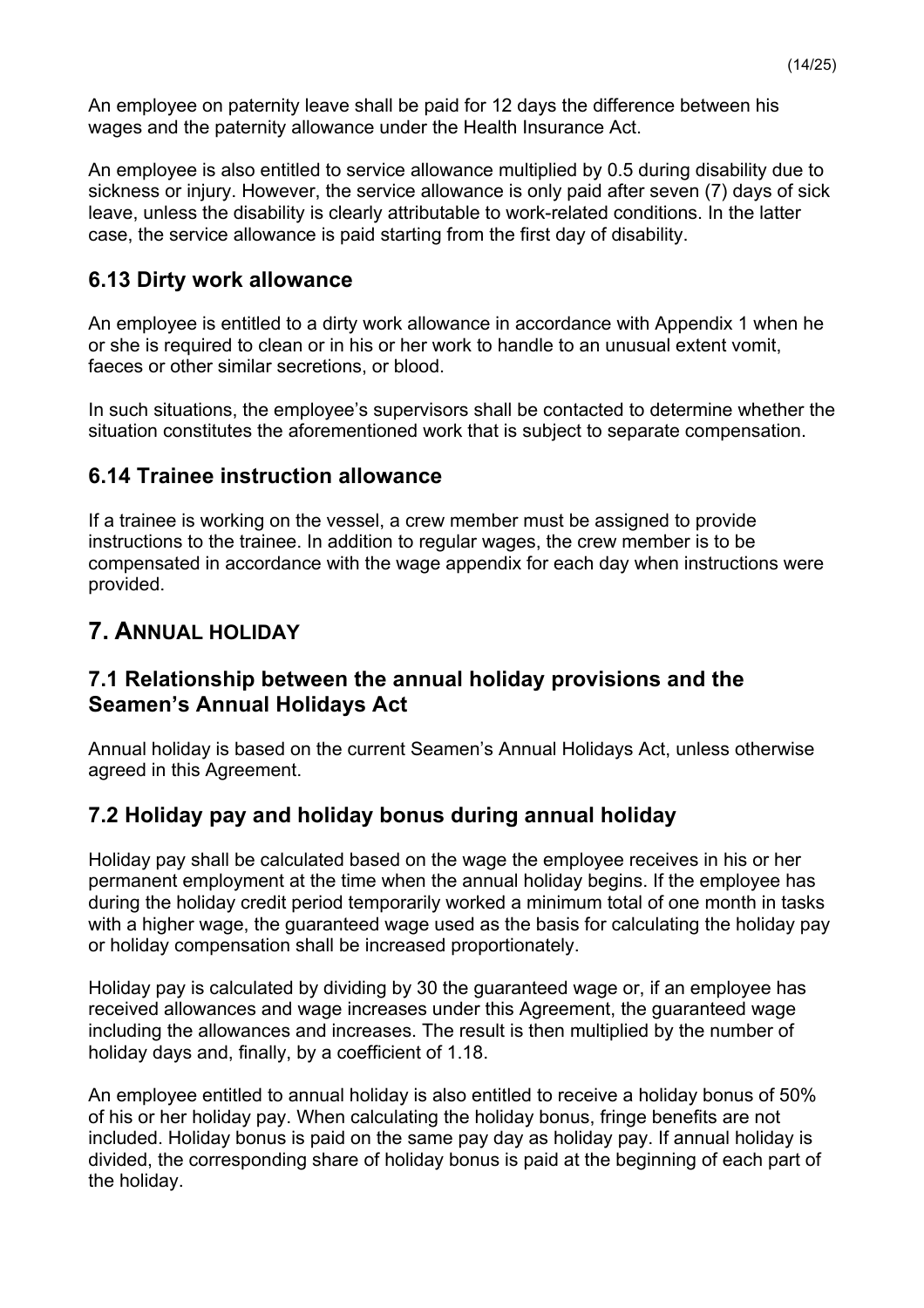An employee who has been employed on a vessel engaged in seasonal traffic for a full sailing season is entitled to receive the holiday bonus at the end of employment.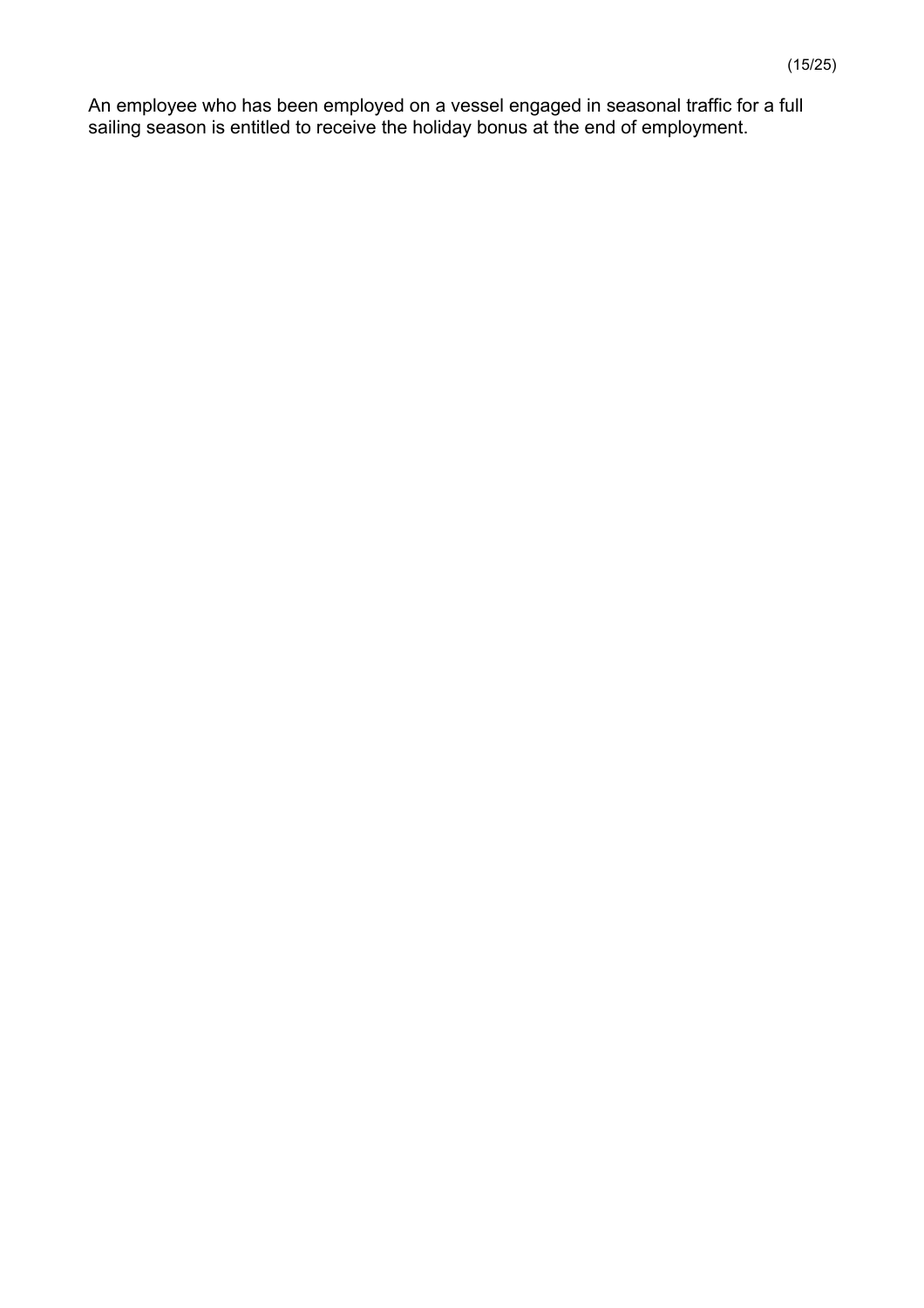### **7.3 Meal and accommodation compensation included in the holiday compensation in short employment relationships**

In employment relationships of less than 14 days, the meal and accommodation compensation included in the holiday compensation is paid as follows:

| 0.5 x meal and accommodation |
|------------------------------|
| 1 x meal and accommodation   |
|                              |
| 2 x meal and accommodation   |
|                              |

## **8. REIMBURSEMENT OF TRAVEL EXPENSES**

## **8.1 General**

At the beginning of employment, the employer shall reimburse the employee's travel expenses in Finland for the journey from the place of residence to the vessel.

A substitute employee's travel expenses in Finland and abroad shall be reimbursed by the employer at the beginning and end of employment, based on the home–vessel–home principle. The homeward journey shall be made without undue delay.

## **8.2 Reimbursement of work-related travel expenses**

When an employee is sent to serve on a vessel or away from the vessel, the employer shall pay the travel expenses and ensure the employee receives reasonable nutrition during journeys exceeding six hours. In such cases, relevant travel expenses shall be reimbursed based on an invoice.

If an employee is required to travel by ship or rail at night, the employee is entitled to reimbursement for a second-class berth ticket or, if there is no second class, for a berth ticket in economy or equivalent class, provided sleeping accommodation is available and has actually been used.

As regards trips at the expense of the shipowner, the chief steward is entitled to travel in the first or equivalent class when travelling by rail or ship and in tourist or economy class when travelling by plane. If the journey takes place abroad, he or she is entitled to travel in a class that in those conditions corresponds to the aforementioned class. Appropriate travel expenses shall be reimbursed based on an invoice.

When an employee uses his or her own car, the expenses shall be reimbursed according to the bus fare. The use of a taxi shall be allowed to a reasonable extent, for example up to the euro amount specified in Appendix 1, when travelling between a bus terminal, railway station or airport and port in the following cases:

– There is no bus connection.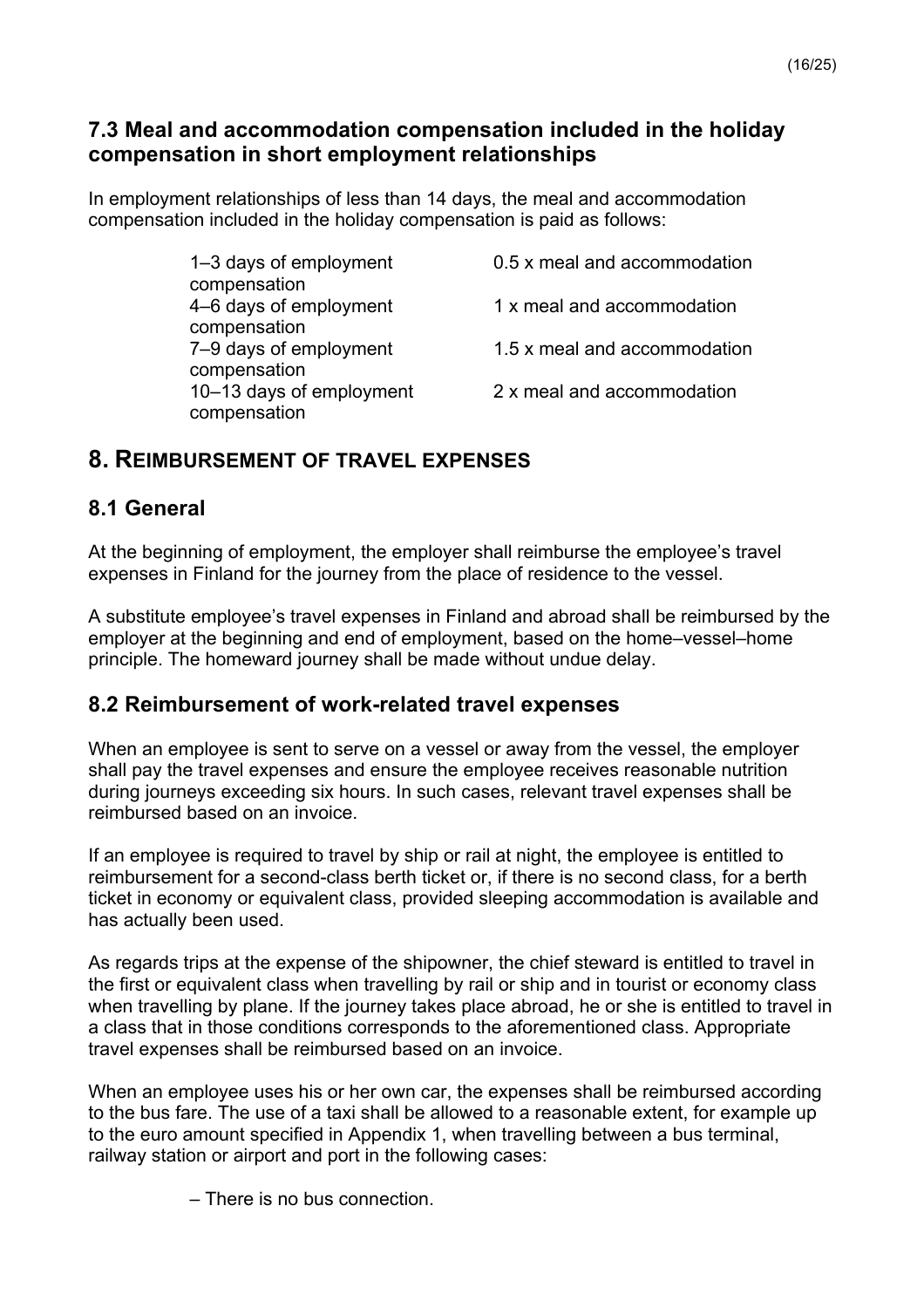– The employee has been asked to return to the vessel at a time of day when no public transport is available.

– The employee and the shipmaster or shipowner have agreed on the use of a taxi in advance.

The taxi fare shall only be reimbursed on the basis of a receipt or, exceptionally, some other reliable account.

### **8.3 Reimbursement of holiday travel expenses**

An employee returning to work after an annual holiday, off-duty period in accordance with the rotation system or sick leave shall be entitled to reimbursement by the employer for a train, bus, ship or a reduced-price air ticket for the return journey from the place of residence in Finland to the vessel. When a reduced price is not available, the employee shall be reimbursed for an economy class air fare.

If the change of duty in accordance with the rotation system takes place at a time when the homeward journey or work cannot be begun immediately, the employer shall reimburse the employee for accommodation expenses or, subject to a separate agreement, taxi expenses.

## **8.4 Reimbursement of meeting-related travel expenses**

Travel expenses incurred from participating in the Finnish Seamen's Union's Union Congress meeting as a delegate, a General Council meeting as a member of the Council or an Executive Committee meeting as a member of the Committee are reimbursed by the Finnish Seamen's Union.

# **9. ABSENCE**

# **9.1 Absence due to 50th and 60th birthday**

An employee whose employment has lasted an uninterrupted minimum of three years is entitled to one extra day of paid leave for his or her  $50<sup>th</sup>$  and  $60<sup>th</sup>$  birthday. The same benefit may be granted to an employee who has served on board a vessel in the Finnish merchant fleet for at least ten years, provided that his or her employment has continued for an uninterrupted period of six months immediately prior to the birthday.

## **9.2 Absence due to a wedding, sudden illness or a funeral**

In case of a sudden illness of a family member, an employee is entitled to a short temporary paid leave of a maximum of three days.

An employee is entitled to a similar leave of a maximum of two days for attending the funeral of a close relative and for his or her own wedding.

The leave shall be granted on condition that it is feasible in each case considering the nature of the tasks of the employee in question.

The term close relative means an employee's spouse or cohabiting partner, registered partner, children, spouse's or cohabiting partner's children, registered partner's children,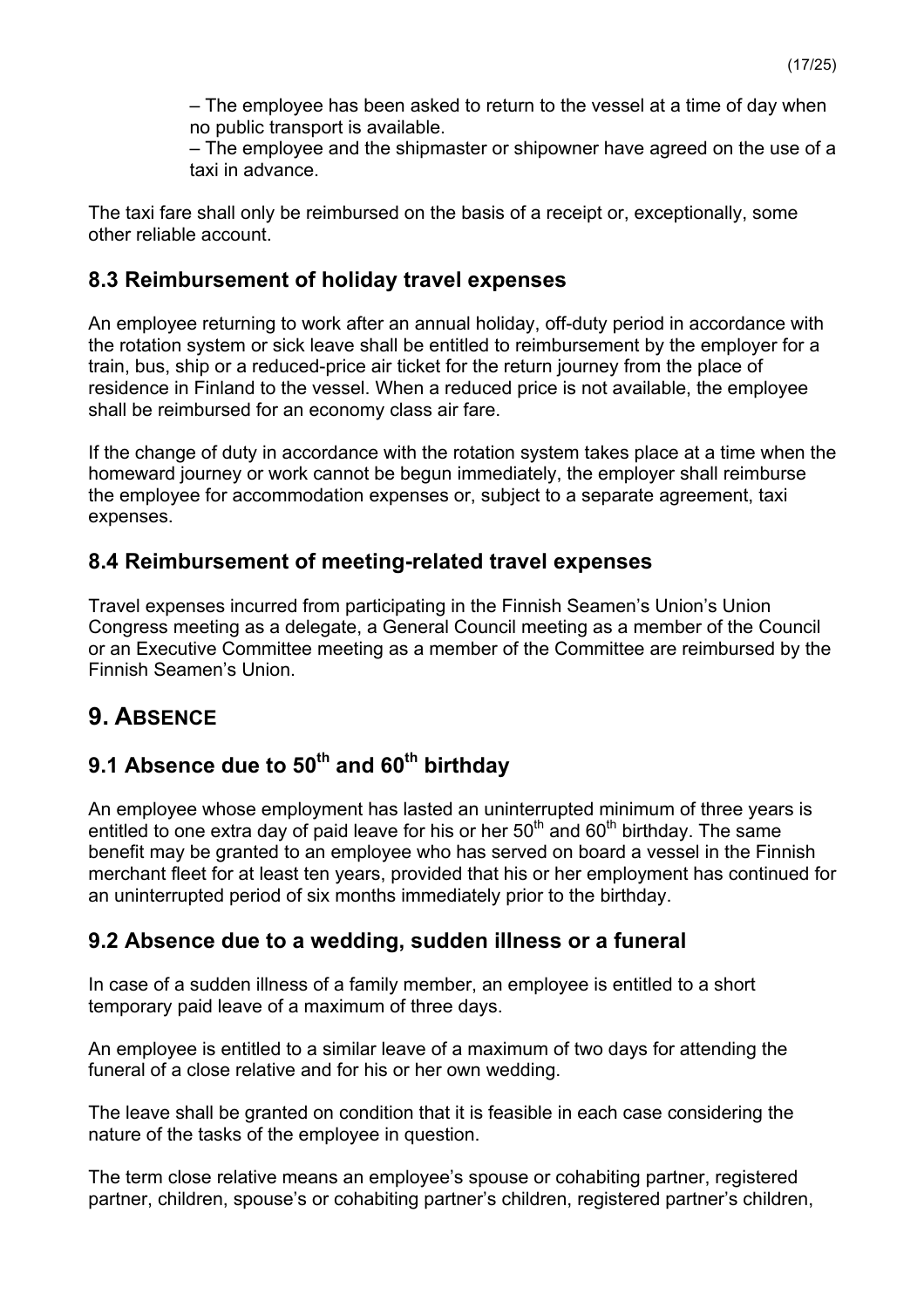and parents as well as the parents of an employee's spouse, cohabiting partner or registered partner, and an employee's siblings.

Cohabiting partner refers to partners who live in a shared household in a relationship resembling marriage.

### **9.3 Absence due to caring for a child with a severe illness**

An employee whose child has a severe illness, as defined in the government decision on the allowance for the care and rehabilitation of a child with a severe illness (*Valtioneuvoston päätös vaikeasti sairaan lapsen hoitoa ja kuntoutusta varten myönnettävästä avustuksesta*, 130/85), has the right to be absent from work to participate in the care, rehabilitation, or care guidance of the child, as defined in the said government decision, after having in advance agreed on the absence with the employer.

## **9.4 Absence due to participating in union activities**

An employee who has been elected as a delegate to the Finnish Seamen's Union Congress or as a member of the Union's General Council or Executive Committee, is entitled, subject to the provisions below, to an unpaid leave for any necessary meeting trips whenever it is possible without undue detriment.

On a case-by-case basis, it may be agreed with the employee in question that the leave thus granted can be deducted from previously accrued leave. It is also possible to use days of annual holiday for this purpose.

### **9.5 Relationship between absences and rotation**

When an employee is unable to work during an on-duty shift because of an illness or injury and is therefore absent from work, the number of working days is reduced by one (1) for each day of absence. If the disability due to an illness or injury takes place during an offduty shift, the number of off-duty days is reduced by one (1) for each day of illness.

The above provisions concerning disability due to an illness or injury shall also apply to other absences under a law or agreement for which the employer is required to pay wages to an employee.

If an employee has to act as a witness in a court of law or be interrogated by the police on behalf of the employer, this time shall be counted as working hours.

If the employer assigns an employee to training during the employee's off-duty period, the employee has the right to take the lost time off later. The time used for training is counted as a working day. As regards granting the days off not taken due to training, the provisions of Section 6.4 concerning the general conditions of granting time off shall also apply. This provision shall not apply to training that is mandatory under national or international legislation. In such cases, an employee is nevertheless entitled to use the lost time off later.

If an employee has, during the last two rotation system periods not exceeding a year, been absent from work for the aforementioned reasons so that the number of days worked is less than the number of days off, the employer shall not reduce from the employee's wage the time off that was not accrued under the rotation system.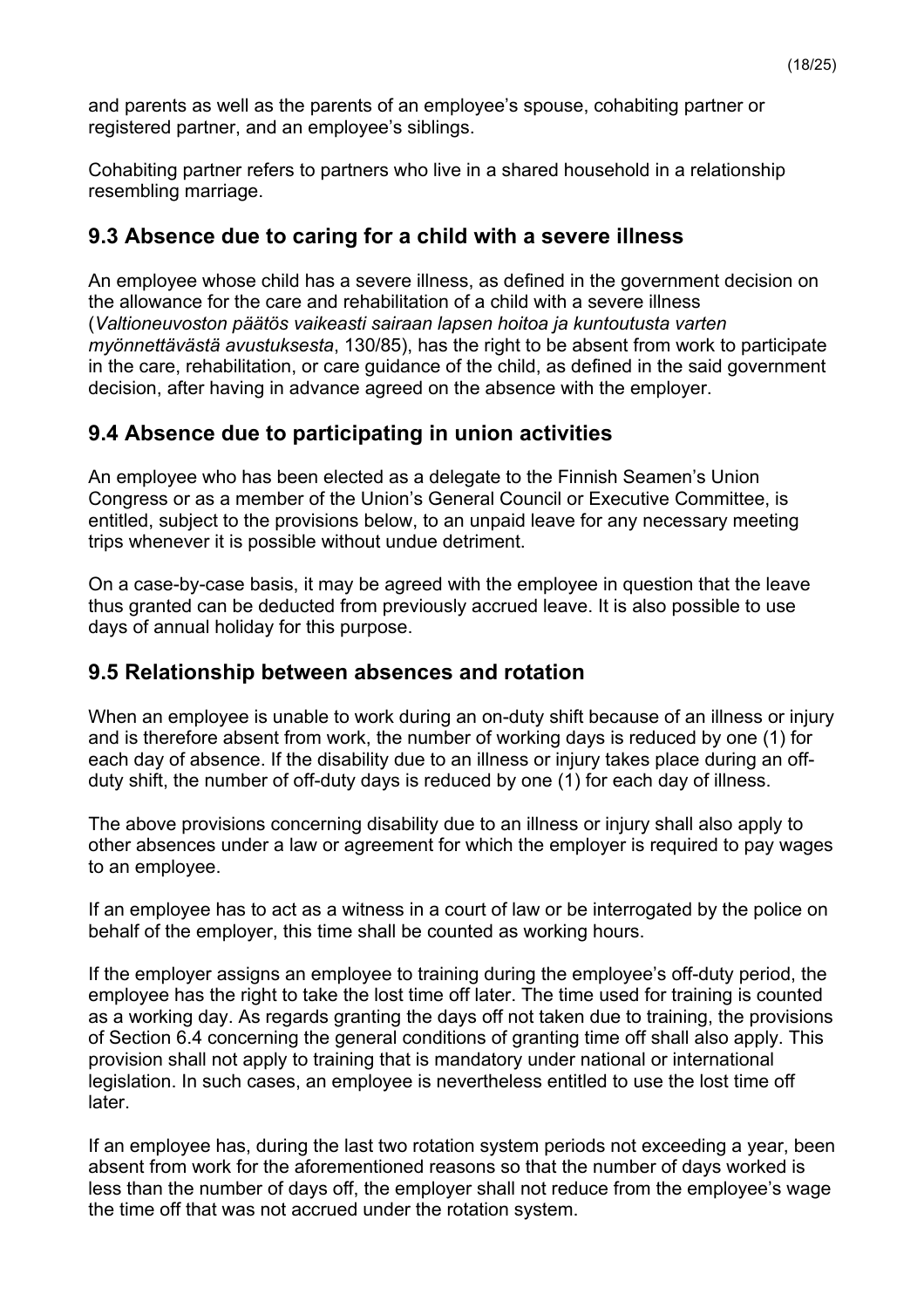## **10. OTHER PROVISIONS**

## **10.1 Protective clothing**

A vessel shall be equipped with a necessary amount of proper protective clothing and footwear and other protective gear for use by employees.

Uniform protective overalls with reflecting tape shall be provided at the employer's expense for all employees working in the cargo areas.

The protective clothing the employer has provided/reserved for the employees' use shall be laundered at the employer's expense or washed during working hours. When spray painting or when cleaning containers that have contained hazardous cargo or when performing other similar work, employees shall use protective masks and other protective gear provided by the employer.

## **10.2 Catering staff's work clothes**

If the employer requires the catering staff to wear special work clothes manufactured according to the shipowner's instructions, the employer shall provide the catering staff with the required clothing

The catering staff are entitled to have the work clothes provided by the employer laundered at the employer's expense or wash the clothes during working hours. This shall also apply to the kitchen staff's own special work coats, work trousers, aprons and cook's caps.

If the employer requires the kitchen staff to wear work coats, work trousers and caps, the employer shall pay for the clothing.

## **10.3 Cleaning**

The dishes and cutlery shall be washed and the dining area organised and cleaned after each mealtime. The washing and cleaning shall be carried out during working hours included in the guaranteed wage.

The sleeping cabins shall be organised and cleaned daily. The sleeping cabins and dining areas shall also be cleaned and washed thoroughly once a week. The work shall be carried out during working hours included in the guaranteed wage.

If the tasks referred to above cannot be performed during the working hours included in the guaranteed wage, they shall be carried out as overtime work.

Employees shall, for their part, promote cleanliness and comfort by making their own beds.

The chief steward shall supervise the cleaning tasks performed by the catering staff.

## **10.4 Off-duty insurance**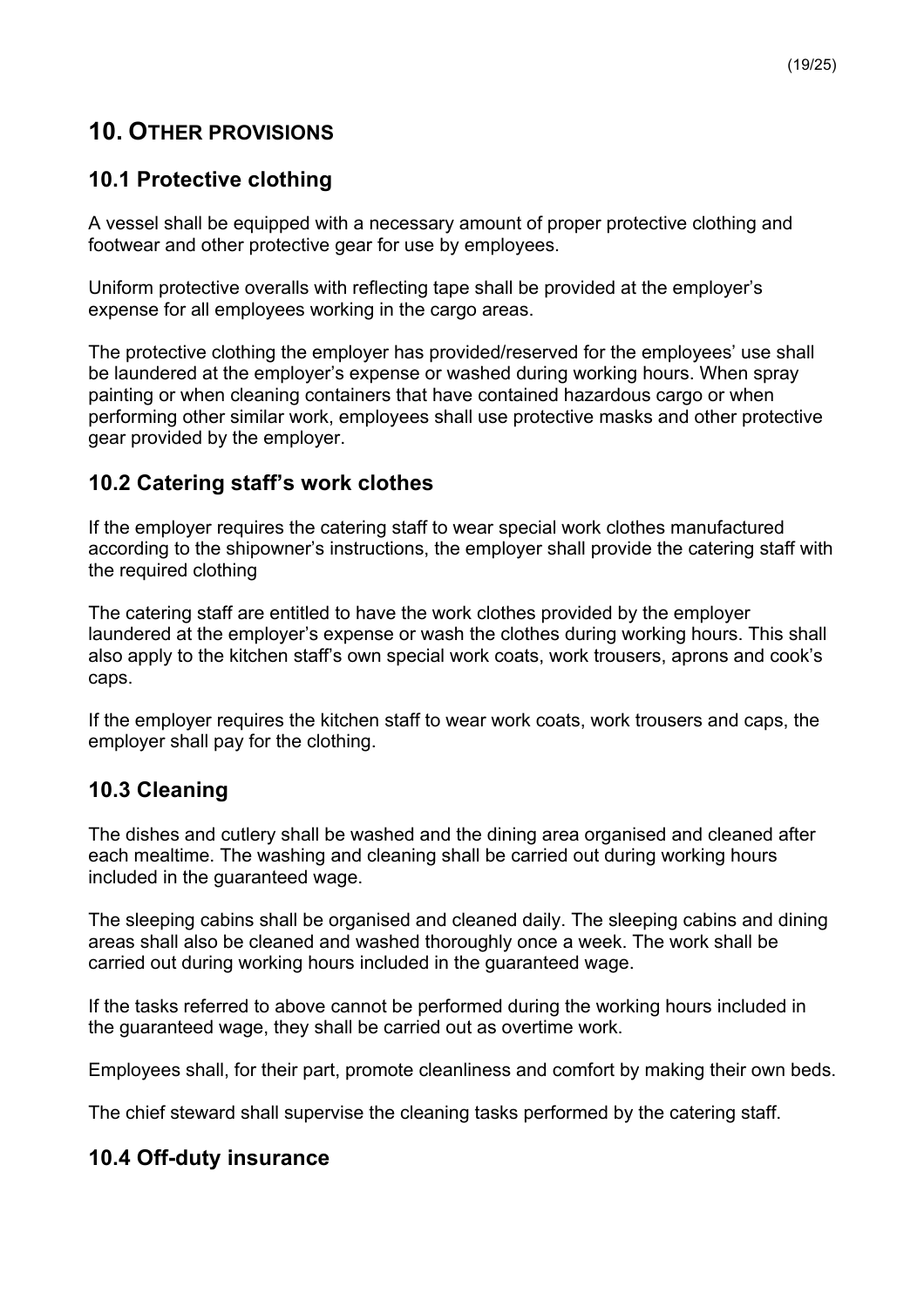The employer is required to insure the employees for accidents that take place during the employees' free time and sports activities aboard a vessel under the same statutory conditions that apply to occupational accident insurance. Free time granted as compensation for overtime work and holidays under the Seamen's Annual Holiday Act are also considered free time.

The employer is also required to take out additional leisure-time insurance coverage for the crew for the indemnification of injuries deliberately caused by a third party, provided that the injured party, by his or her own act, has not decisively contributed to the incident causing the injury.

If the employer has neglected these obligations, the employer shall nevertheless be responsible for ensuring that an employee or his or her assignee receives the accident indemnity provided for above.

When an employee suffers an accident, he or she must immediately report the accident to the employer or its representative which shall on request provide the employee with a certificate of receiving the notification. After an accident has taken place, the shipmaster or the shipowner shall report the accident to the relevant insurance institution without delay.

If the shipmaster or shipowner fails to report the accident to the insurance institution in time, the shipowner is responsible for ensuring that the employee receives statutory compensation for the accident.

The illness-related benefits the employee is entitled to under the Seamen's Act shall also be guaranteed in the case of an accident.

### **10.5 Repatriation of mortal remains**

The repatriation of the mortal remains of an employee who has died in foreign traffic shall be arranged and paid for by the shipowner in accordance with the Seafarers' Employment Contracts Act.

#### **10.6 Additional provisions concerning musicians**

The following additional provisions concern musicians, soloists, disc jockeys and operators of amplification equipment (hereinafter referred to as musicians):

The maximum duration of performance time included in the guaranteed wage is 6.5 hours. For performance time that exceeds the maximum limit, musicians shall receive an increased wage which is 1/200 of the guaranteed wage for the first hour and 1/100 of the guaranteed wage for subsequent hours.

Regular working hours shall be arranged in a maximum of three periods in a day, beginning at 00.00.

If the time between work periods is less than two hours, the break is considered working time.

For each hour performed, an employee has a 15-minute break that is counted as working time.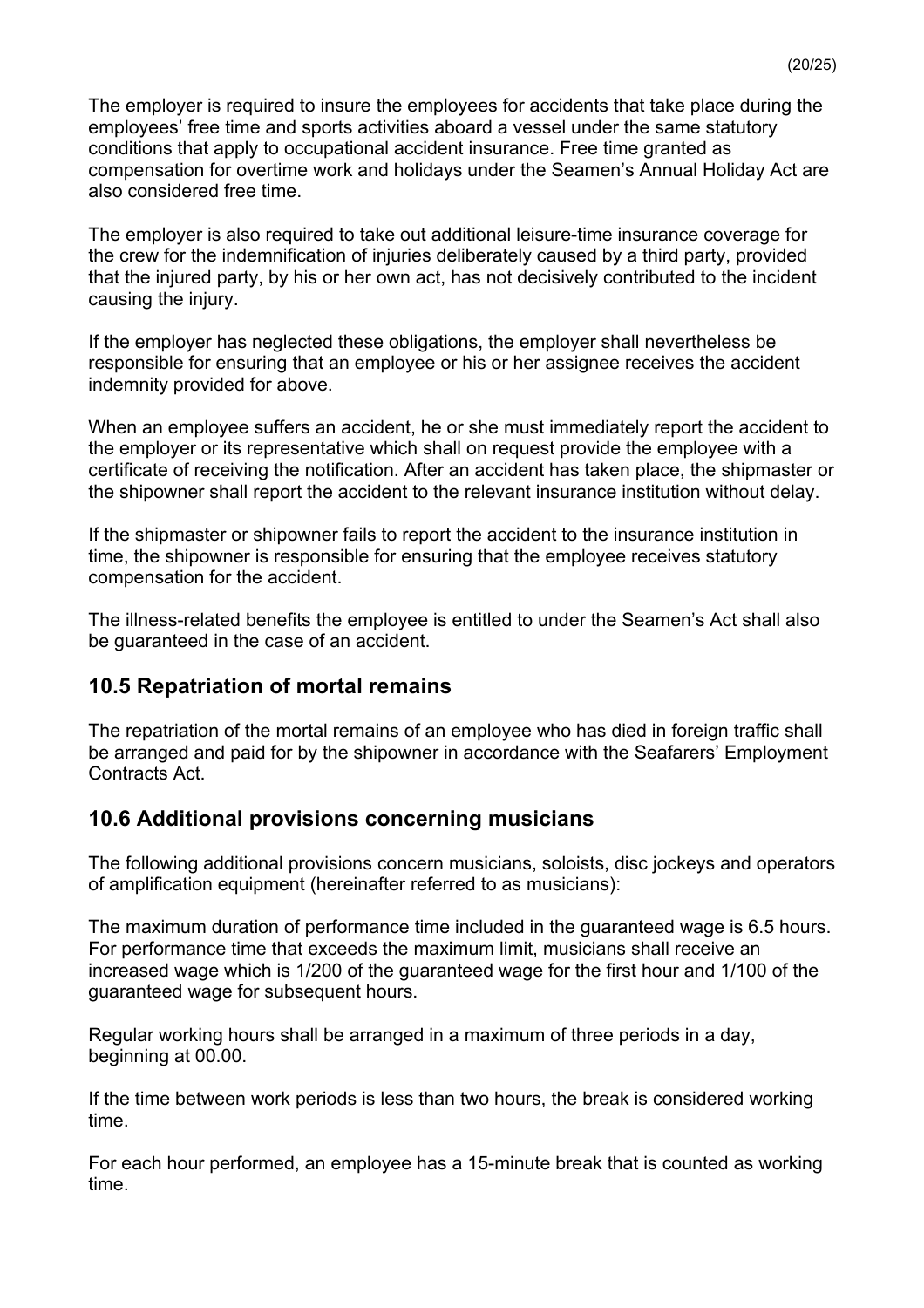The rotation provisions shall not apply to a musician whose employment has been agreed to last a maximum of one month.

Musicians shall be paid a uniform allowance in accordance with Appendix 1.

If the performance of a team of musicians is broadcast on radio or television, the team shall be granted an additional remuneration for that time in compliance with the collective agreements for the radio and television industry.

For each number, musicians are entitled to a paid rehearsal of at least two (2) hours.

Freight costs shall be reimbursed as appropriate similarly to homeward travel.

Music performed by a team of musicians shall not be transmitted via sound transmission equipment / television to another part of the vessel without the consent of the team.

Musicians' cabins shall be located in an area as silent as possible. Therefore, for each vessel separately, the shipowner and the team of musicians / employee in question shall agree on the location and details of the cabin at the latest within two weeks of the beginning of the employment. If the parties are unable to reach an agreement, either party may terminate the employment contract with seven days' notice.

### **10.7 Strike, lock-out or blockade announced in port**

If in any port in which a vessel arrives or is docked a strike, lock-out or blockade has been legally decided on and announced, employees shall not be ordered to perform work under dispute apart from the work that is essential for equipping the vessel with food, fuel and other items that are absolutely necessary for departure from the port.

### **10.8 Principle of continuous negotiations**

If one of the parties to this Collective Agreement wishes to initiate a process of amending or supplementing the Agreement, it shall present to the other party a justified written proposal to which the other party shall respond in the same manner in writing without delay.

If the parties reach an agreement on amending or supplementing the Agreement, the amendment may enter into force in a manner agreed upon by the parties despite the fact that the period of validity of the Collective Agreement has not expired.

In other respects, the negotiation procedure between the parties is subject to the provisions on the order of negotiation laid down in this Agreement.

The above provisions do not change the commitment to labour market harmony between the parties, in accordance with the Collective Agreements Act. Thus, if negotiations in accordance with the principle of continuous negotiations are inconclusive, it shall not mean that the validity of the Collective Agreement provision which the proposed amendment concerned has expired nor shall it mean the cancellation of the related commitment to labour market harmony.

### **10.9 Order of negotiation in individual disputes**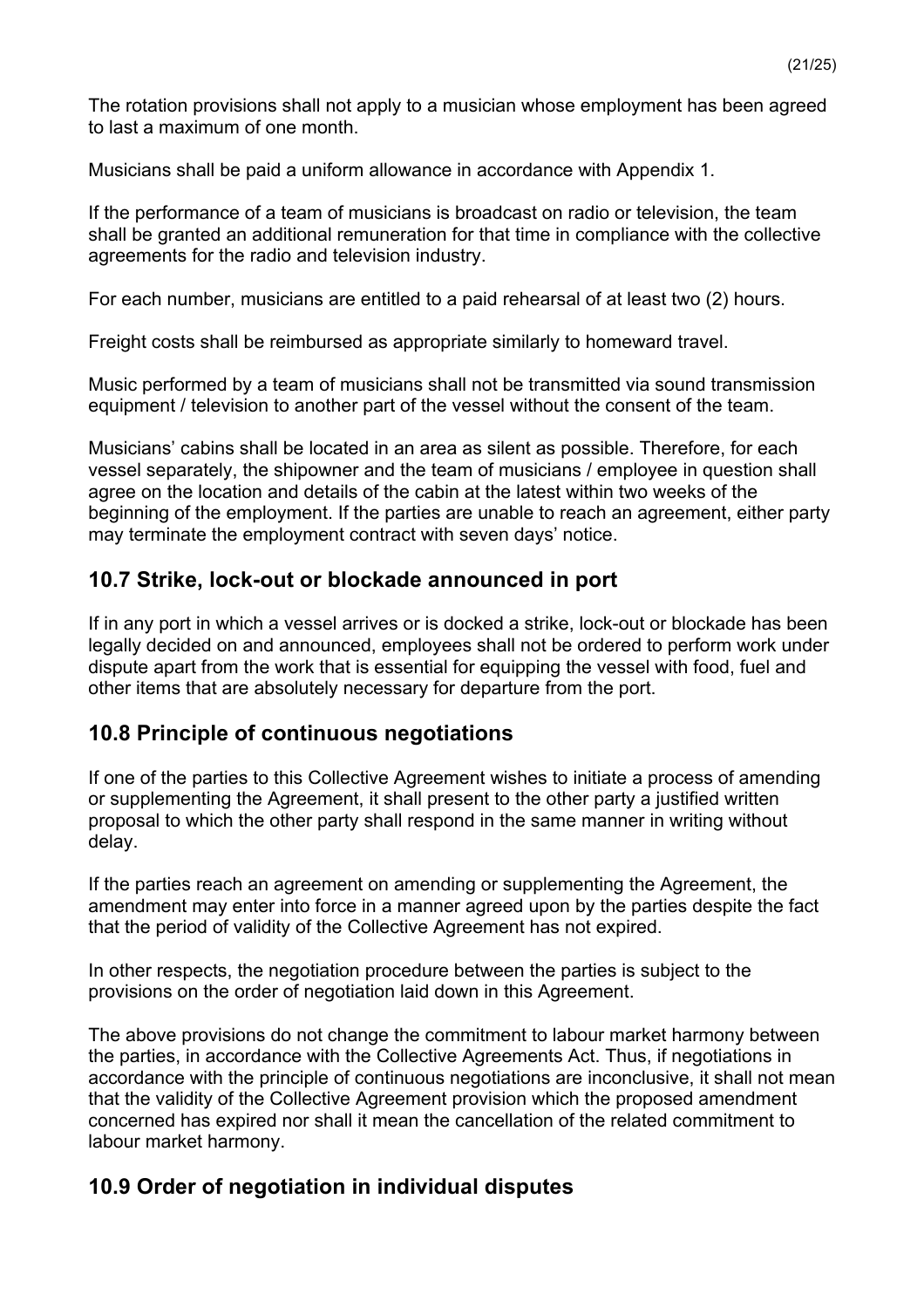If it has been impossible to locally settle disputes arising from the application of this Collective Agreement, for example, in accordance with the procedure referred to in the shop steward agreement, the organisations that are signatory to this Agreement shall, when either side so requests, attempt to settle the disputes through negotiations. The party that considers a settlement necessary shall present to the other party a justified written proposal to which the other party shall respond in the same manner without delay.

If either party to the Agreement considers the other party to have clearly breached this Agreement or provisions concerning seamen, no other measures shall be taken before the relevant parties have attempted to reach an understanding through negotiations.

If a dispute that has arisen from the application or interpretation of this Agreement has not been settled through negotiations, the dispute may be referred to the Labour Court.

If the issue in question does not fall within the competence of the Labour Court, the matter may be referred to a five-member arbitral tribunal, composed in the manner stated below, for proceedings and a final decision.

## **10.10 Arbitral tribunal**

For each separate case under dispute, both of the parties to this Collective Agreement shall choose two members. The chairperson shall be a person appointed by the arbitral tribunal or, if no unanimity on the appointment can be reached, a person appointed by the National Conciliator. For each separate case, the arbitrators shall determine whether one of the parties shall pay the costs incurred by the arbitration meetings and proceedings in full or in part together with the other party and whether a party to the dispute shall be ordered to compensate the legal costs of the opposite party and what the compensation amount should be.

Applying this Agreement and the Collective Agreements Act, the arbitrators shall consider and resolve the matter in compliance with the current Arbitration Act.

## **10.11 Shop-floor committees and trade union branches**

Shop-floor committees established by members of the Finnish Seamen's Union are entitled to hold meetings at the workplace, however, without disturbing work.

The appointed officials of trade union branches shall be entitled to visit vessels in matters concerning the members.

On vessels, announcements, meeting notices and bulletins of trade union branches may be posted on the bulletin board specified in the shop steward agreement.

## **10.12 Representatives of the Finnish Seamen's Union**

Representatives of the Finnish Seamen's Union shall be entitled to visit vessels in professional matters and matters related to the Union. The representatives shall have a power of attorney from the Union, and the visit shall not disturb the crew's work.

If doubt arises concerning an employee's pay or other employment-related matters, the representative of the Finnish Seamen's Union shall be given all information pertinent to clarifying the case.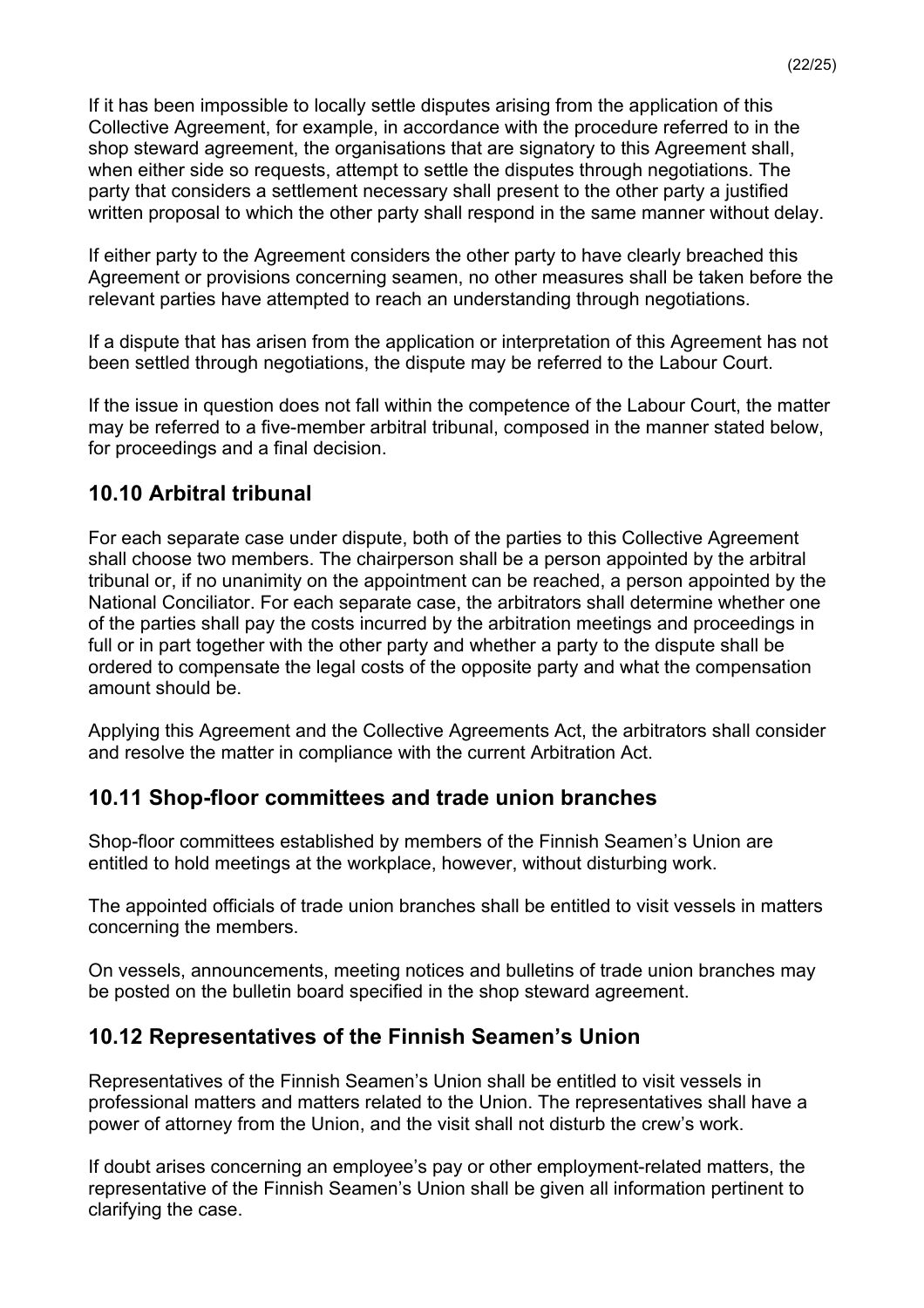## **10.13 Assignment of a vessel and change of flag**

If the shipowner assigns a vessel to another owner or changes its flag state and if the measure leads to a situation in which the employer has grounds for the termination of employment contracts in accordance with Chapter 8, Section 3 of the Seafarers' Employment Contracts Act, the co-operation negotiations between the shipowner and its employees shall aim at an agreement on a transition period that is sufficiently long and enables the employees to be re-employed.

If the negotiations do not lead to a solution that satisfies the shipowner and the employees, the matter shall be referred to the parties to the Collective Agreement.

If one of the parties to the co-operation negotiations so requests in the above situation, the parties to the Collective Agreement may also negotiate on measures that improve the shipowner's profitability and may enable the shipowner to avoid assigning a vessel or changing its flag state.

If the vessel continues to operate on the same routes after the assignment or change of flag and if an employee continues working aboard the vessel after the assignment or change of flag, the assignor is responsible for ensuring that the employee during the period of notice receives a wage that corresponds at least to the level laid down in the Collective Agreement between the parties.

If an employee does not continue working on the vessel after the assignment or change of flag and if the assignor cannot offer the employee work corresponding to his or her occupation for the period of notice and if the employee during the period of notice begins working for a third party and is therefore no longer available to the employer/assignor, the employee is nevertheless entitled to receive his or her wage for the entire period of notice provided that he or she has given a notification of the new employment before the assignor has announced any compensatory tasks.

# **11. PERIOD OF VALIDITY**

This Agreement shall be valid from 1 February 2012 to 28 February 2014.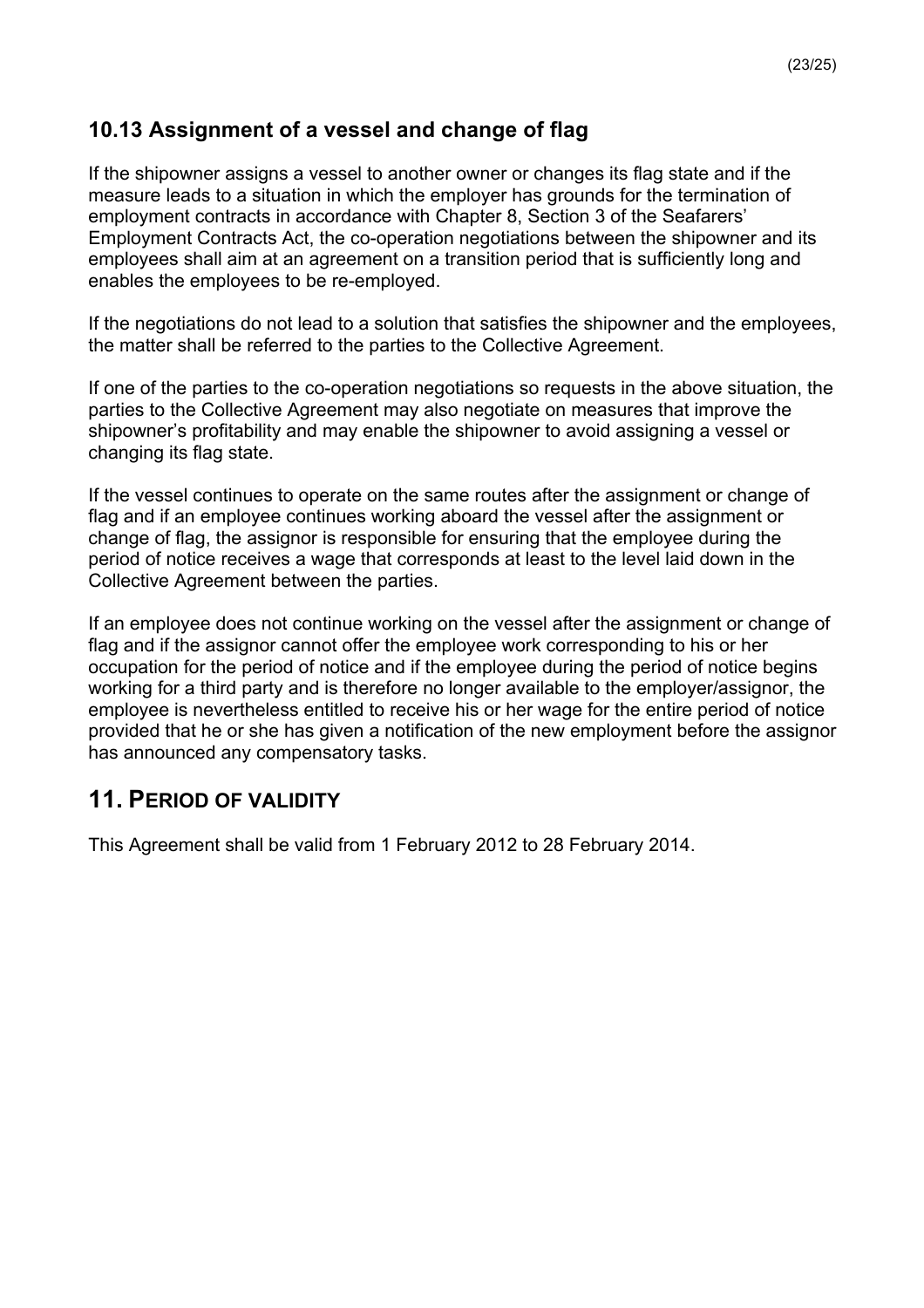#### **FRAMEWORK AGREEMENT**

#### **1 General**

The Act on Enhancing the Competitiveness of Ships Engaged in Sea Transport (1277/2007) lays down some conditions on the State contributing to efforts to maintain the Finnish tonnage and seafarers' profession through financial assistance. The precondition for the subsidy is that the labour costs of vessels entered in the Register of Merchant Vessels have, in a manner agreed upon by the social partners, been set on a level that enables operating in international transport taking into account the State subsidy.

#### **2 Vessels other than passenger vessels entered in the Register of Merchant Vessels for the first time**

The labour cost savings referred to in Section 1 above, are made for vessels other than passenger vessels that are entered in the Register of Merchant Vessels for the first time through the vessel-specific agreements on the number and qualification of crew members referred to in Section 3.2 of the collective agreement for deck and engine ratings and catering staff in foreign traffic (foreign traffic agreement) and through the agreements on guaranteed wages (vessel-specific agreements) referred to in the said Section. All of the aforementioned agreements are concluded between the members of the Finnish Shipowners' Association and the Finnish Seamen's Union.

#### **When agreeing on savings, priority attention is paid to the following matters:**

- wage conditions and the related allowances and compensations;
- wage structure;

– working time provisions, including the rotation system (1:1) and remuneration of overtime;

– provisions on annual holiday, including holiday pay; and

– the number of staff on-board and other issues concerning manning and the crew.

If negotiations on labour cost savings do not lead to a solution, both parties have the right to withdraw from the provisions of the foreign traffic agreement with respect to work performed on the vessel in question; consequently, the foreign traffic agreement shall no longer apply after three (3) months from the withdrawal.

#### **3 Passenger vessels entered in the Register of Merchant Vessels**

The parties recognise that labour cost savings to be agreed upon by the social partners, as referred to in Section 1 above, have already been implemented with the agreement concerning passenger vessels engaging in foreign traffic that entered into force on 1 March 2001.

#### **4 Reallocation of labour cost savings**

If a party to a vessel-specific agreement concerning cargo vessels or a party bound by the passenger vessel agreement proposes the reallocation or rescaling of savings while this framework agreement, the foreign traffic agreement, vessel-specific agreements, or the passenger vessel agreement is in force, the proposal shall be negotiated in accordance